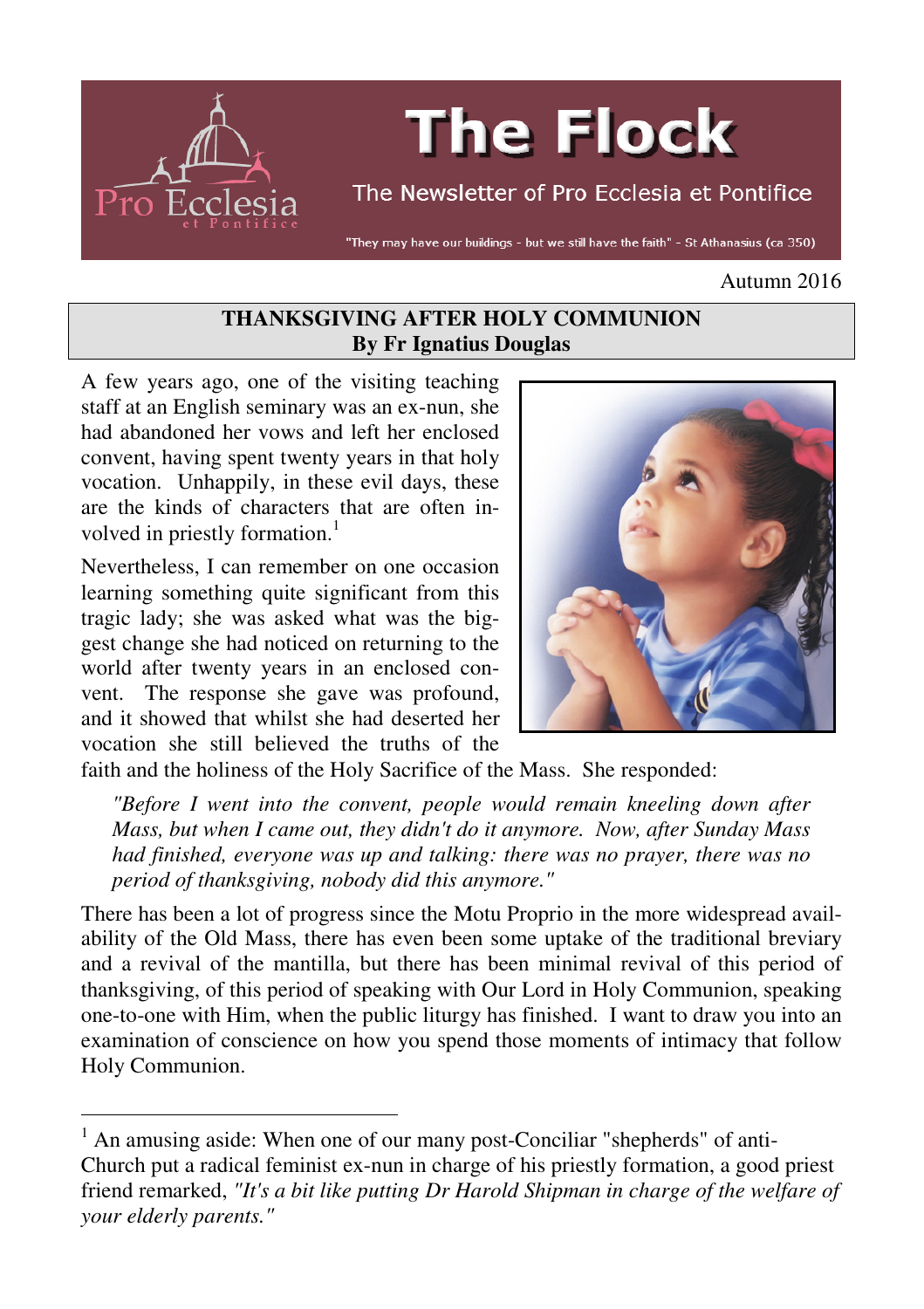In the wonderful book by Fr Stephano Manelli, "*Jesus our Eucharistic Love"*, he makes it very clear, through quoting the saints, that the practice of thanksgiving is central to Catholic piety. The saints teach unanimously that each one of us should be spending at least 15 minutes in prayer after Holy Communion and preferably half an hour. This is because Jesus Christ is physically inside of you for that time span, and according to St Alphonsus this is the most efficacious time of prayer that there is. It is the time for the lover to speak to his beloved; it is the time to get healing and strength and all the graces that you need.

The manna that the Jews were fed with in the desert contained every delight of taste. However, Holy Communion is Jesus Christ, who is the source of every virtue, every grace, everything you could possibly need in life. He is there for your benefit, not for His. It is no wonder that He told St Margaret Mary how much it saddened Him that so many Catholics received Him lukewarmly, with so little devotion.

Do you plan your Holy Communion? Do you prepare in your heart an intention to lay before Him? Do you remain in His company even in times of dryness? It should be enough to know that he is physically with you at that time.

The question remains though, how did this time of thanksgiving get eliminated from the day to day piety of so many Catholics, and why is it that it is yet to be fully recovered even in Traditional Mass communities?

The problem lies with the Novus Ordo. Thanksgiving after Holy Mass is the natural urge of a genuine interior soul, one whom has learned to converse personally and intimately with Jesus. The root problem is that the new Mass is not ordered towards producing interior souls, it is ordered toward producing wholly exterior souls. This perverse influence of the New Mass has unfortunately pervaded into Old Rite communities because most of us who attend Old Rite Masses have not attended the Old Rite all our lives nor had the privilege of growing up with it.

At the Novus Ordo we subconsciously pick up the idea that prayer is slavishly following along with the words the priest is saying in a little missalette, and saying our parts in bold print. We pick up the idea that when the dialogue finishes, the show finishes, and the prayer finishes, and we can all go home.

This attitude can easily get transferred over into attending the Old Mass. You attend the Old Rite and slavishly follow the missal. You repeat the words of the server, howbeit in silence. You search around trying to track down the readings that the priest is using. You listen out and try to translate the bits of Latin that you can remember. And then, when the priest walks off at the end, you get up and go. The missal says that the rite has finished and so you presume that prayer has finished; this is attending the Old Mass as if it were the New Mass. It is allowing the exterior spirit of the New Mass to block the interiority that the Old Mass is designed to nurture and foster.

The Old Mass is designed to be a school of prayer, the sparseness of the exterior lay participation is a summons to interiority, to a full conscious and active participation in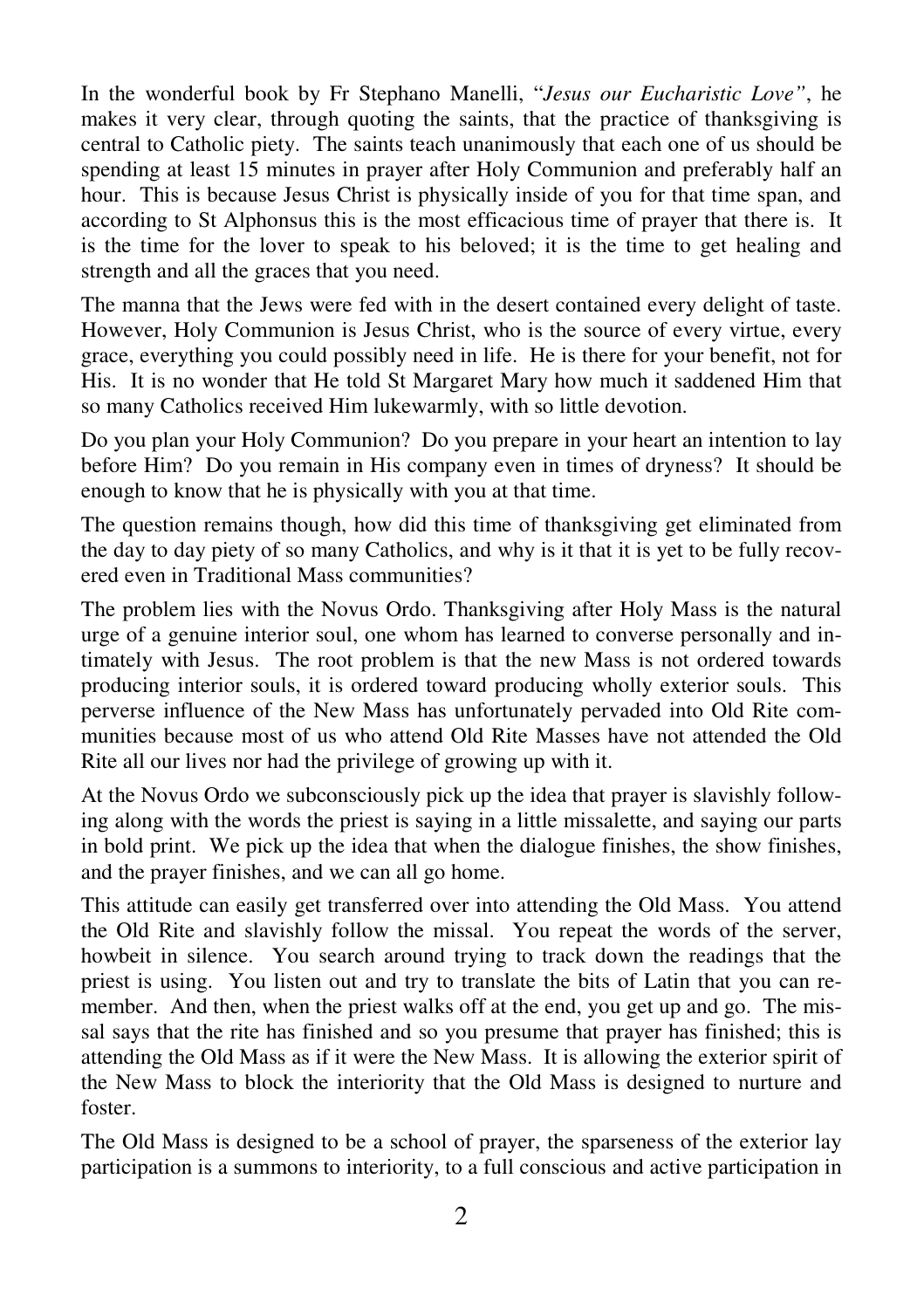the oblation of Jesus Christ. It is an opportunity to prepare your soul to receive Him and it allows you the silence to cover His feet with kisses following that beautiful and sweet moment when you do receive Him.

Our reformers deliberately made the New Mass to be more on the exterior, shallow level. They wanted the sacred mysteries to be more accessible. But this easy access is really just easy access to a surface level of participation in the sacred offering of Jesus Christ. So much so that the Catholic who claims to get more from the New Mass, doesn't usually mean that he understands more deeply that the sacrifice of our saviour has just been renewed in an unbloody way on the holy altar, no, he merely means that he knows when to say his bits.

Real active participation in Holy Mass is not familiarity with text, but spiritually inserting yourself, your life, all that you are into the sacrifice of Christ, which is being renewed on the altar in an unbloody manner. Real participation is offering yourself, a member of Jesus Christ's body, as a living sacrifice, in union with the offering of Jesus Christ the head of that body.

Tragically, if you want to go beyond surface level acquaintance with Christ, if you want to have real prayerful participation, the New Rite of Mass actually blocks this at every turn. St Teresa of Avila, the great Carmelite mystic would probably classify the dialogue based Novus Ordo as a type of prayer that belongs to individuals in the second mansion of the interior life. It stifles the interiority of the souls who are being drawn into the third and forth mansions of more intimate prayer.

You are called to express contrition for sin in an abbreviated Confiteor that is made standing, a position of confidence rather than humble penitence. You spend all four minutes of Eucharistic Prayer 2 trying to contemplate Christ offering Himself to His Father for our sins, before being rudely interrupted to stand up and to turn your focus away from Him in order to shake someone's hand. You are forced to remain standing while Our Lord's sacred body is broken at the Lamb of God and then you are dismissed almost as soon as you have consumed Our Lord's holy body.

The Old Mass is less accessible on a surface level, but the structure of the rite actually allows an easier access into the depths of what is really happening, into a participation in Christ's mystical oblation. To use an analogy, imagine you are swimming in the coral sea off the coast of Australia. In the New Mass you have no oxygen mask and have to stay near the surface and keep bobbing up for air. In the Old Mass you can swim down and enjoy the beauty of the sights that are only glimpsed briefly from the surface in the Novus Ordo.

Attending the Old Mass fruitfully, reaching those depths does require some training; most people can't just jump in and attain a conscious participation in Christ's mystical oblation. Perhaps somewhat controversially, I believe the best way to enter into the depths of the Old Mass is by using a prayer book that offers meditations for the different parts of Holy Mass; for beginners, this is much better than trying to navigate around a missal.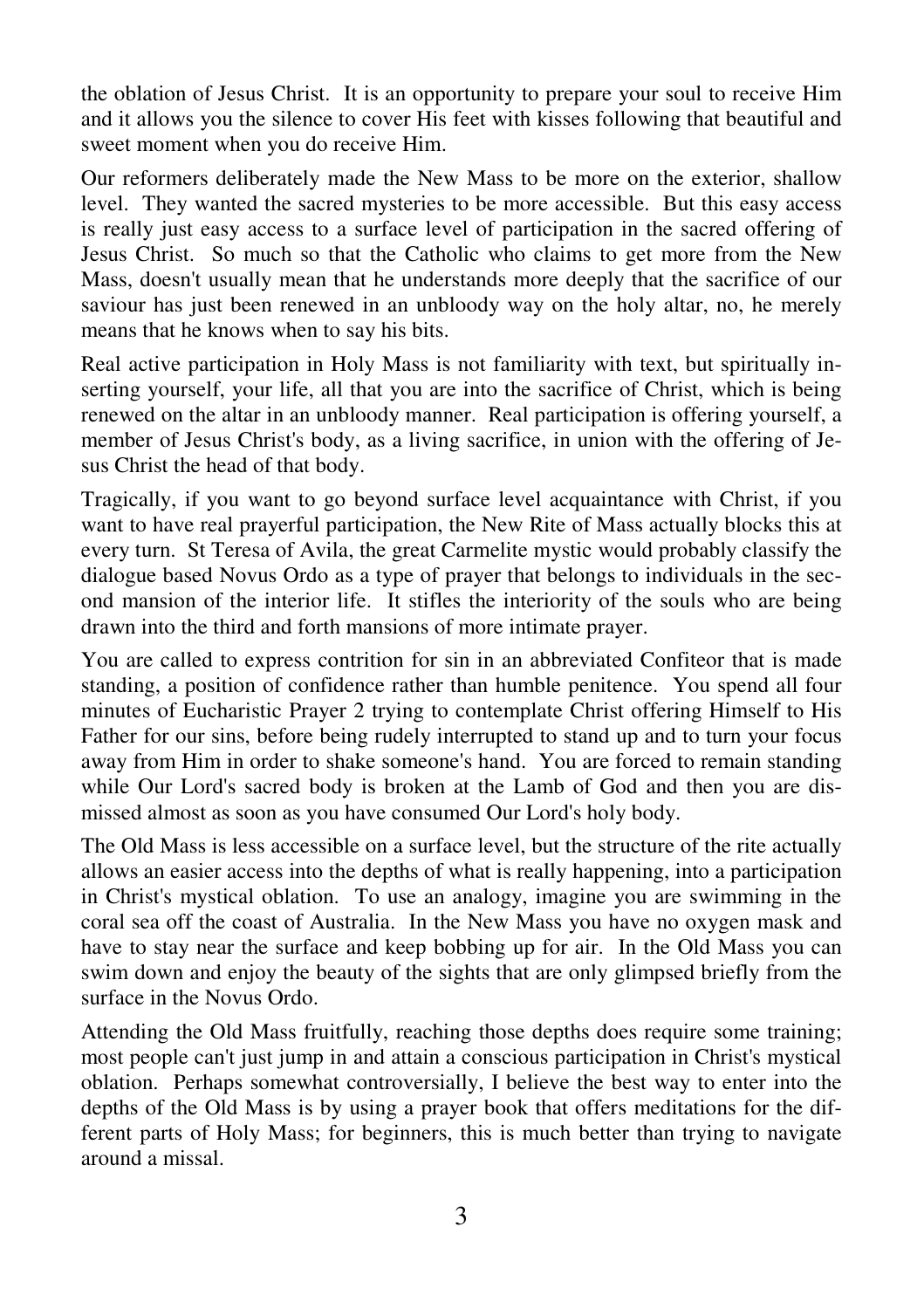Often these meditations are described as "a devout method for hearing Holy Mass". I recommend the one in the book "*The Reign of Jesus Through Mary*" by Gabriel Denis, it is called "Manner of Hearing Holy Mass in Union with Mary." These books break Holy Mass down into four or five parts and offer meditations and some prayers to be repeated during each section of the Mass.

The meditations for each section are linked to the actions and prayers of the priest at that point. So, for instance, the initial part of the Holy Mass ought to be centred around an examination of conscience and in sorrow for our sins; perhaps the time of the Gospel, in wonder at the earthly life of Our Lord and in gratitude for His sublime teaching; and the canon of the Mass, in contemplating His passion and death that is being renewed on the altar.

These books invariably include meditations for the post communion period after Holy Mass has finished, because for the truly interior soul, the moment of Holy Communion is not a pointer towards the end of Holy Mass, but the beginning of a personal and intimate time of prayer that will continue for some time after the public liturgy has finished. These books even offer different prayer strategies for this time of thanksgiving: thanksgiving for sorrow for sin, thanksgiving in adoration of the hidden Jesus, thanksgiving for petitions for the needs of the Church, thanksgiving in gratitude for the gift of Jesus in Holy Communion.

Many of us have been corrupted by the Novus Ordo mentality even in attending the Old Mass; we need to shake this off and get back to experiencing Holy Mass as a more intimate time of prayer, a time for offering your life in union with the sacrifice of our Divine Redeemer, and a time to meet Him really and truly in Holy Communion.

We read in Scripture, "… this is the will of God your sanctification." We know from our faith that the most efficacious means of sanctification is interior union with the unbloody sacrifice of Christ at Holy Mass and then devout reception of His Holy Body and Blood in Holy Communion. This call to sanctification is far more important than slavishly following the recommended postures and responses of the New Mass, especially when the ancient tradition of the Church offers something far more sublime. For this reason I strongly encourage everyone who occasionally or even frequently attends the New Mass, to enrich their participation by learning from the rubrics of the Old.

Many priests, including bishops and cardinals, are heeding the summons to enrich the New Rite by learning from the Old. For the priest the enrichment of the New Rite is accomplished by offering Mass *Ad orientem*, using the Roman Canon, with the traditional rubrics from the older form united to it. But there is a mutual enrichment that the laity should be carrying out when they attend the New Mass. There are three ways to do this, three ways of refusing to allow the Novus Ordo to thwart the personal sanctification that you are called to by your baptism.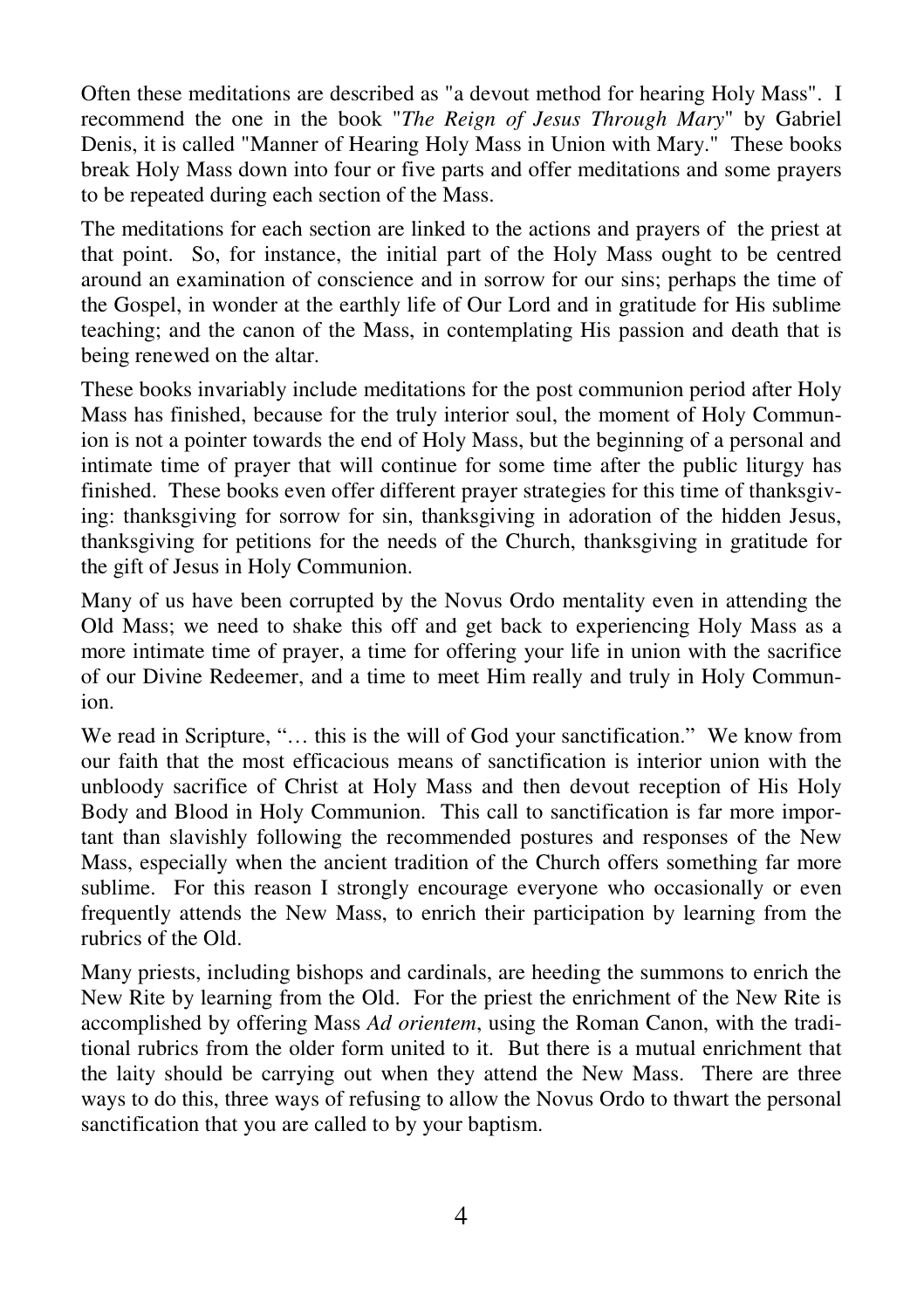- 1. Remain kneeling from the Sanctus all the way to Holy Communion, this will ensure that your prayerful participation in Christ's sacrifice will not be interrupted by what is called the Sign of Peace.
- 2. Repeat prayers during the course of Holy Mass, acts of love, acts of desire for Holy Communion, acts of faith in what is occurring. One can also enrich these private prayers with the traditional prayers from the Old Rite, such as the second Confiteor before Holy Communion, and the Leonine prayers following Holy Mass.
- 3. Finally, put aside that missalette and start focusing on the meditation of Christ's passion and on trying to contemplate the sacrifice that is being renewed on the holy altar.

I still remember, growing up in a Novus Ordo parish, being struck by the devotion of a lady who attended the new Mass with the postures and actions of the old. At that time I had never been to the Old Mass and therefore didn't realise the origin of her devout hearing of Holy Mass, but I knew instinctively that she was on to something, and I began to copy her, as did others. This is not inventing rubrics, this is maintaining the traditional rubrics that are ordered towards sanctification, this is getting serious about your baptismal call to holiness, this is refusing to allow the New Mass to stunt your spiritual growth and your active participation in the oblation of Jesus Christ.

Holy Mass is meant to be the principle means of our sanctification, of making available to us the riches of Christ's sacrifice on Calvary, and of allowing us to have real union with Him in Holy Communion. Something has gone drastically wrong in the last 50 years. For most people, Holy Mass has stopped being this time of intimate prayer, and has become a dialogue with the priest. As a result, that unparalleled time of grace, the thanksgiving, has become an endangered species, close to extinction.

We need to make a conscious effort to drink of the spiritual depths that are made available by the Old Mass by following meditations that guide you through the various parts of the Mass, personal prayer and especially by making a conscious and committed effort in the time that follows Holy Communion.

We must consciously resist the temptation of infecting the Old Mass with the exteriority that the New Mass imposes on us. On the occasions that you are obliged to attend the Novus Ordo, make a resolution to enrich your participation in it by harnessing the traditional postures and prayers that come from the traditional form.

Holy Communion is the source of everything you need in this life, and anticipates the joys of the next. If we really believe this, it should be evident in the fervour and devotion with which you attend Holy Mass, in whatever rite. And above all, it should be manifest in the concentration you give to that privileged and holy time with Our Lord, the time of thanksgiving.

And always be faithful to that time of thanksgiving that should follow Holy Mass. Our Lord single out and praised the one leper who returned in gratitude, when He had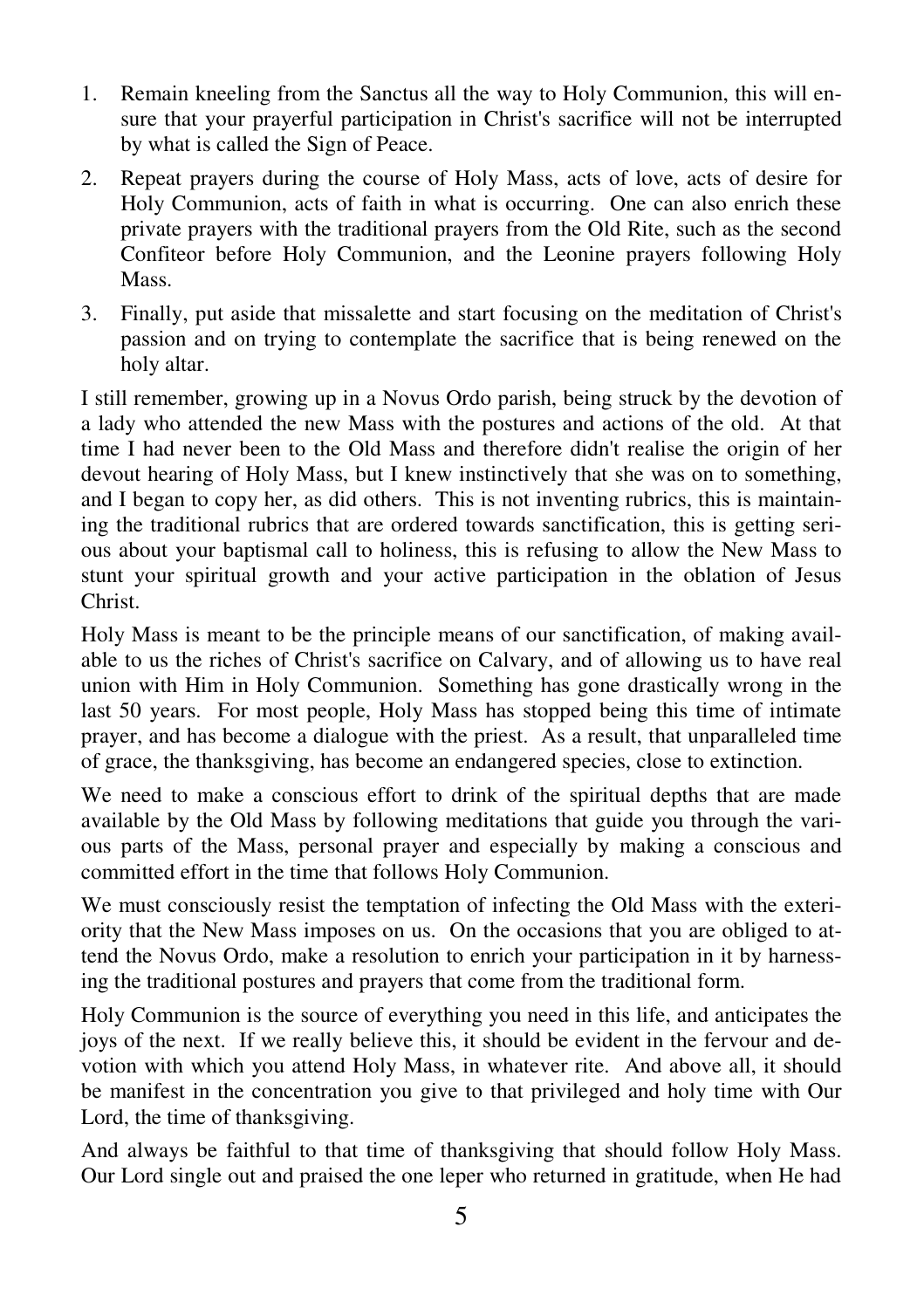cured ten. Resolve to be the one who turns to Our Lord in gratitude, be the one who makes reparation for the coldness and ingratitude of those who hurry to their cars or to fill their mouths with tea and biscuits.

## **THE LIBERAL PSYCHOSIS - By Graham Moorhouse**

*"The further a society drifts from the truth, the more it will hate those that speak it."* **-** George Orwell

## **Just Asking**

When some secular, hard-left, IRA thug, who has never been inside a Catholic church in his life, guns down a British soldier or off-duty policeman, it was always implied by liberals that it has something to do with Catholicism and religious bigotry. However, when a devout Muslim, who spends half his life in the mosque, murders a couple of hundred innocent people while shouting *Allah Akbar* for the zillionth time this year, the same media announces that (all together now) "*It has nothing to do with Islam*." Why's that? Just asking.



Liberalism in Pictures

It is not a hyperbole to describe the liberal mindset as psychotic. What do I mean by psychotic? I mean it has an inherent inability to confront, deal or cope with reality. A classic extreme example would be the lunatic claiming to be Napoleon Bonaparte. His psychosis enables him to maintain this patent nonsense in spite of a mountain of evidence to the contrary, not least of which is that the real Napoleon has been dead for some time. The liberal believes that he can define or redefine reality by a fiat of his will, and that is surely the very essence of psychotic. Note that it has nothing to do with intelligence or charm; the liberal is frequently both highly intelligent and charming.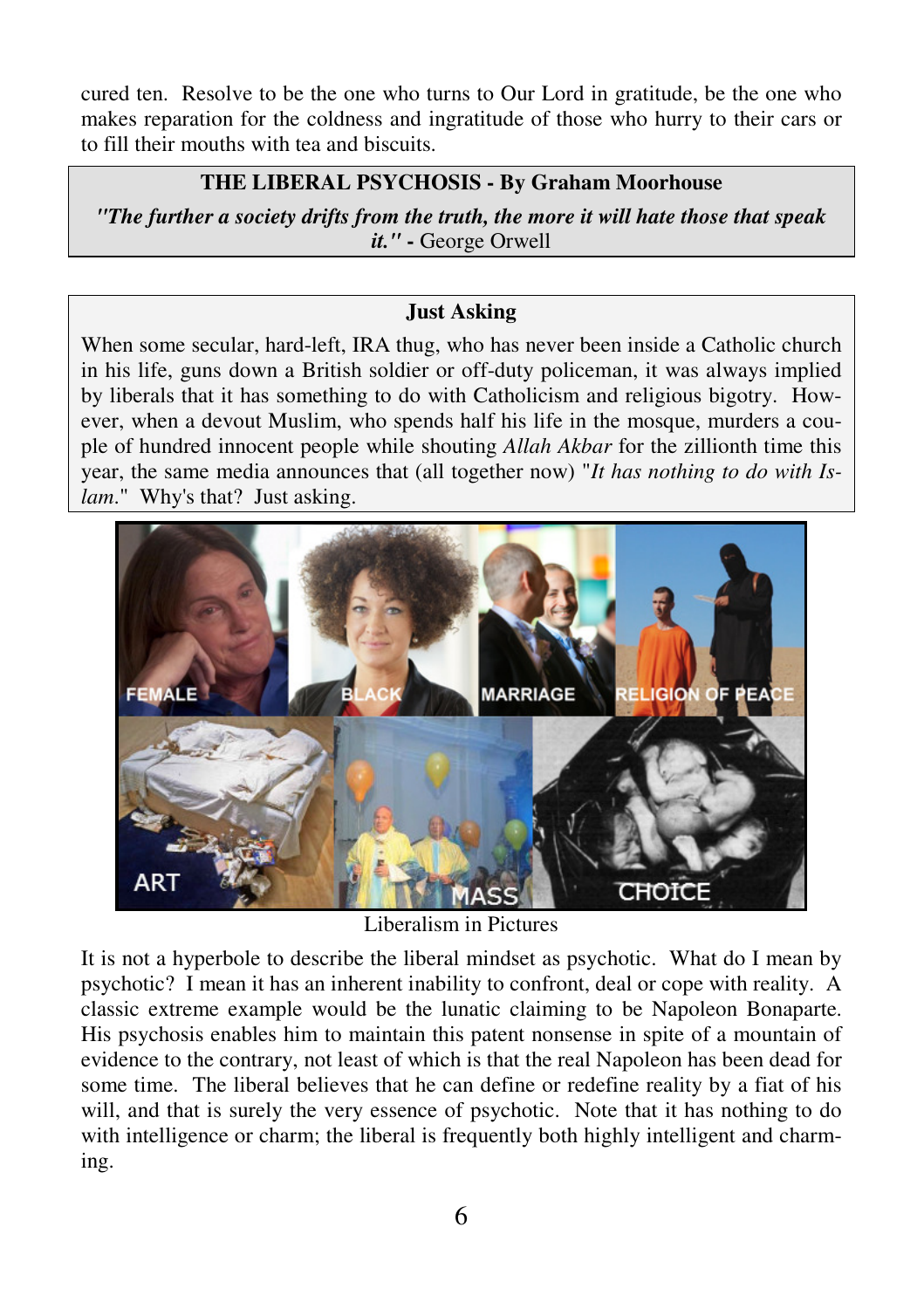One example would be David Cameron pushing through his gay sham 'marriage'. The reality is that what defines marriage, and separates it from all other relationships, is sex. Two men cannot have sex, therefore two men cannot marry - QED. Yes, we are all well aware that two men can indulge in a disgusting, unnatural and unhealthy, parody of sex, but a parody is by definition not the real thing. Thus gay sham 'marriage' is merely a parody of real marriage. To call what faggots get up to "sex" is like calling a lunatic stuffing food in his ear "eating".

Yet another example would be Jeremy Corbyn's statement at the Labour Party conference that mass net inward migration had no effect on house prices. Any schoolboy studying GCSE level economics would be able to tell you that prices are determined by supply *and* demand. But Jeremy, because of his liberal psychosis, is able to suspend the demand side of this equation as if reality could be waved away with a flick of his secular liberal wrist.

Another example from within the Church; a liberal bishop can be fully aware of the fact that over ninety per cent of the victims of clerical sex abuse by Catholic priests are adolescent males, and yet still vigorously assert that the Church doesn't have a homosexual problem - here we see the classic liberal ideological refusal to face reality on steroids!

What do I mean by "liberal"? Well it is an omnibus term for a reality that is not easy to pin down because it is a multiheaded hydra. Understanding its progenitors is helpful: international socialism, leftism, state-ism, cultural Marxism, communism, atheism, Freemasonry, ma-



terialism, Christophobia; all these entities are neither separate nor separable, they are intertwined, and readily morph one into the other. They can be traced back at least to the Jacobins of the 18th Century, a clique of secular humanists who were early globalists and heavily intertwined with Freemasonry.

The Jacobins spread from Germany to France with a fully developed plan, fermented in the Masonic lodges, to engineer a social explosion as a means to obtaining power. The Jacobin/Freemasonic destabilization plan became the template for many more bloody "people's" revolutions after the French Revolution. We are all familiar with Marx, Engels, Lenin, Stalin and Mao. Many are less familiar with the early 20th Century British Fabian socialists, or the Italian Marxist theoretician Antonio Gramsci, or the German "Frankfurt School" of international socialists, who transplanted their ideology to the United States via Columbia University. In the end, these clandestine international socialist forces wormed deep into the entrails of the West and achieved results that are far more profound and lasting than the crude militarily-imposed revolutionary "wars" of the likes of Lenin and Mao.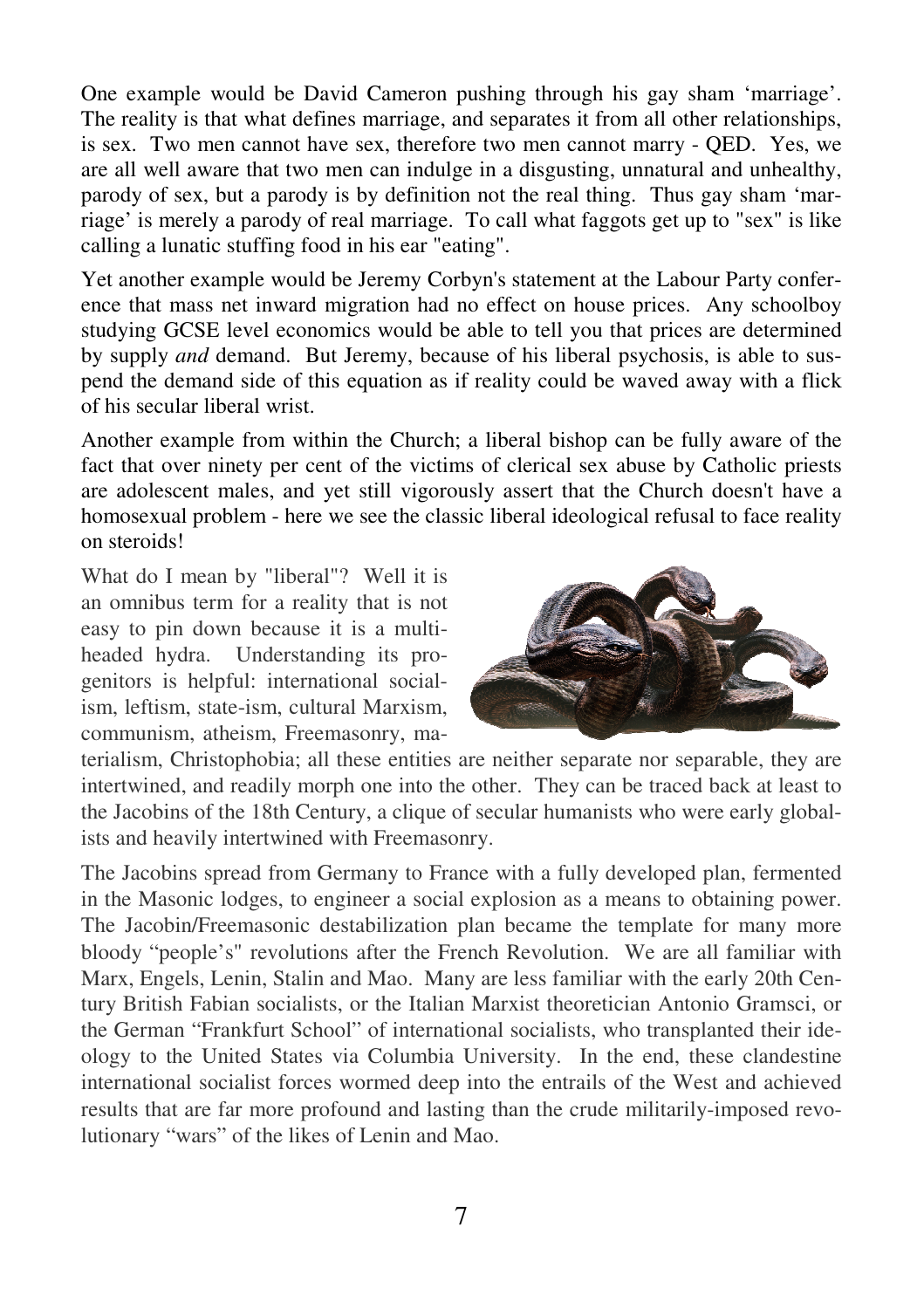The left has believed since the French Revolution that it was their duty to impose a top-down order upon the "dumb masses," a new world order managed by selfcertified experts chosen from among their own ranks. The EU is a classic materialisation of their dreams. Today, the leftist/liberal demonic march through the institutions, government, academia and the media, is complete. One has only to listen to someone like Tom Bradby anchoring ITV News to confirm the truth of that last statement.

What defines the liberal and sets him apart from his fellow man is that he has enthroned his will where his intellect should be. This can truly be described as the Devil's final victory, because it is in our intellect that man is the most obviously Godlike. Liberalism is an ideology and something is true for an ideologue because he wills it to be true, reality has very little to do with it. This explains why liberals can believe that a sexual pathology (homosexuality) that has given us over fifty per cent of the world's serial killers, nearly eighty percent of convicted child molesters, the entire officer core of the Nazi Storm Troopers and some twenty percent of the Nazi death camps most sadistic guards, is merely a harmless "orientation" - he wills it to be true, therefore facts, science and history are all beside the point.

One can demonstrate that liberalism is a psychosis by just looking at the brouhaha around Bruce Jenner's supposed sex change. One liberal university even went so far as to cancel a speaking engagement by Germaine Greer because she dared to point out that a bloke in a frock, is just that, a *bloke* in a frock. Because liberalism is an ideology rather than a system of rational thought, liberals are like walking iPods and the current masters of the universe can write on them any tune they choose. If Bruce Jenner had claimed to be a four foot tall Chinaman, we would have been permitted to dismiss it, but a 6'-0" hairy bloke can claim to be a woman, and we must accept it or be denounced as haters. The only difference is that those who dictate what the latest liberal dogmas must be haven't as yet got round to mandating "trans-racism" or "trans-heightism", but embracing trans-genderism is now mandatory in the liberal asylum.

Liberals, whether they are the hectoring and bullying ones like Piers Morgan, or the snarling, sarcastic, mocking type like Jeremy Paxman, or the smiling charmers (men whom are very difficult to dislike) such as Tom Bradby, are all fanatically committed to promoting their post-Christian, secular, false religion, and are keen to push the dogmas of their faith, from Darwinism to transgenderism, with a missionary zeal that shames most Catholics.

To give a veneer of plausibility and intellectualism to his distaste for science and reality, the liberal is fond of pontificating, *"There is no such thing as absolute truth."*  However, the statement that, *"There is no such thing as absolute truth."* purports itself to be a statement of absolute truth! So clearly here the liberal is hoisted by his own petard, but few indeed will have the courage or personal integrity to acknowledge this.

Once one has fallen into the trap of liberalism it is all but impossible, humanly speaking, to escape, for the key to this prison lies in one's intellect and the liberal has placed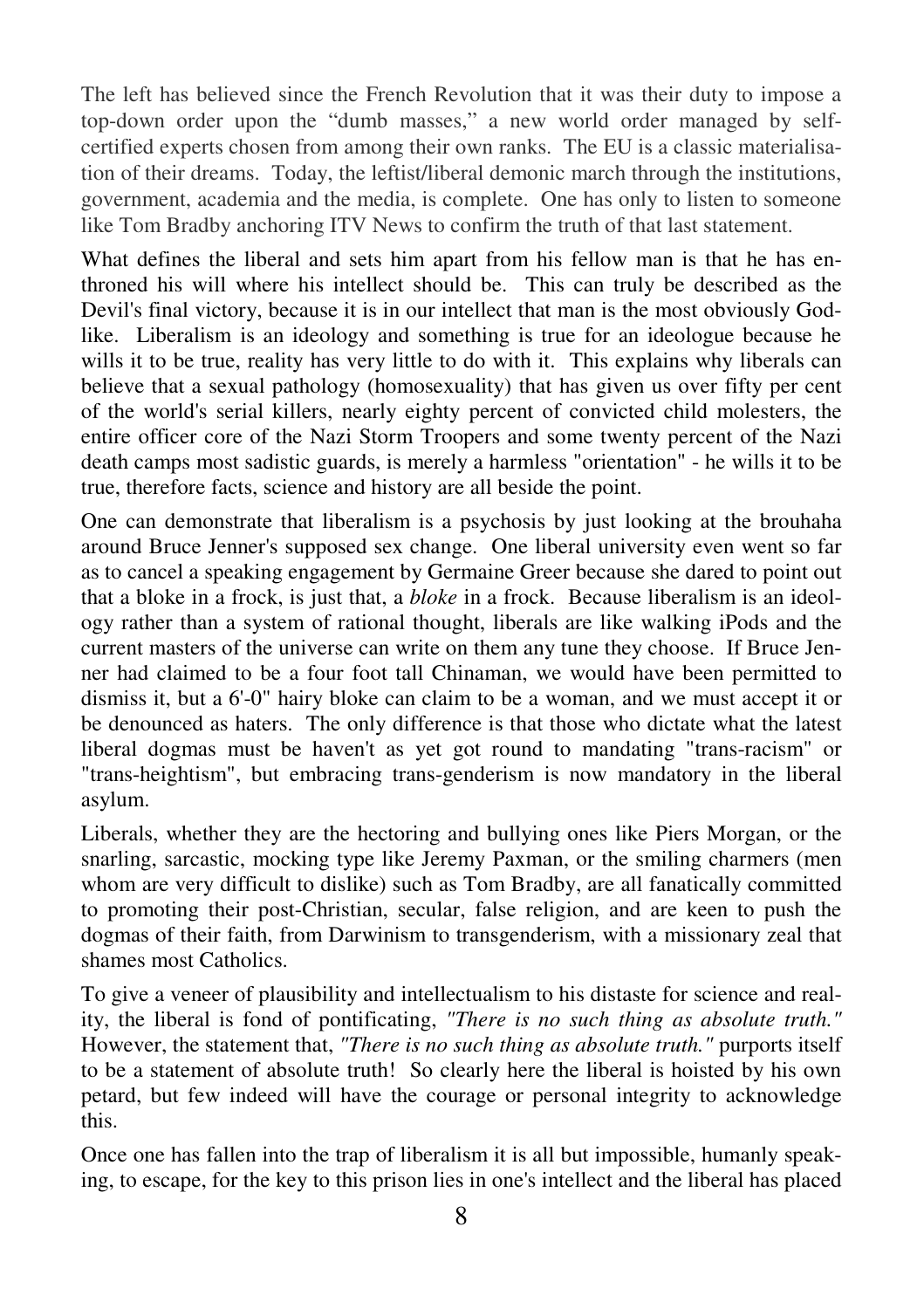that in bondage. Nothing is impossible to God, of course, and grace can break through, but the liberal is especially resistant to grace. Further, because he has dethroned his intellect, liberals are not very responsive to rational argument in the classical or scholastic form, i.e. arguing from established facts, first premises, to valid conclusions. However, they have developed a number of very effective techniques to compensate for this Achilles' heel.

One technique is to claim to have such overwhelming firsthand experience of the issues in question that arguments are utterly beside the point - facts after all must trump theories every time. Thus if you attempt to debate gay sham marriage, the liberal will always preface his response with, *"My gay friends ..."* It appears that every liberal can lay claim to at least twenty gay friends. Where are all these gay friends coming from? Are there a couple of dozen gay men out there who have been given the task to go round befriending every liberal on the planet? Of course not; the objective of this ruse is simple: to shut you up with your rational arguments and scientific facts by claiming such overwhelmingly superior experience that rational arguments and scientific facts are redundant.

Another technique one can only describe as pseudo-arguments. An example: Say you have broached the subject of same-sex sham 'marriage' on half a dozen occasions over the past year or so. The liberal will assert that because you have addressed this subject on a number of occasions you must be harbouring suppressed inclinations in that direction yourself. He will then sit back grinning smugly as if he had scored some devilishly clever debating point. Notwithstanding that this argument has about as much merit as suggesting that a daffodil enthusiast must be a secretly suppressed daffodil, it will not prevent many people acclaiming this liberal drivel with enthusiasm. Fifty years ago, when even small children were taught logic as a branch of mathematics, a reasonably intelligent primary school child would have been equipped to dismiss such patent nonsense out of hand.

Intimidation is their next tried and tested technique. One can witness this technique in operation every day. In fact, it is now so all prevalent, we barely notice it anymore. The following email recently received illustrates this point perfectly**:** *"I would like to request that you remove my name off your database. Your literature is full of hatred and despicable untruths attacking various groups in our society. You are so far away from Christianity that you are a disgrace to call yourself a Christian. I am forwarding your literature to the police to investigate under the "The Racial and Religious Hatred Act 2006" as to whether you are breaching the law and whether any penalties can be imposed to stop you promoting hate against large parts of our society. I suggest that you stop writing such hatred and learn what it is to be a Christian. Regards, Theresa Hellyer (Yorkshire)."* Here we again see the liberal mindset on steroids, for what this email is basically saying is, *"Because I do not like what you say, I shall seek to get you into serious trouble and silenced."* This, from a mindset that never ceases to sanctimoniously preach non-judgmentalism and inclusiveness. Who was it wrote, if you scratch a liberal, you'll find a Fascist?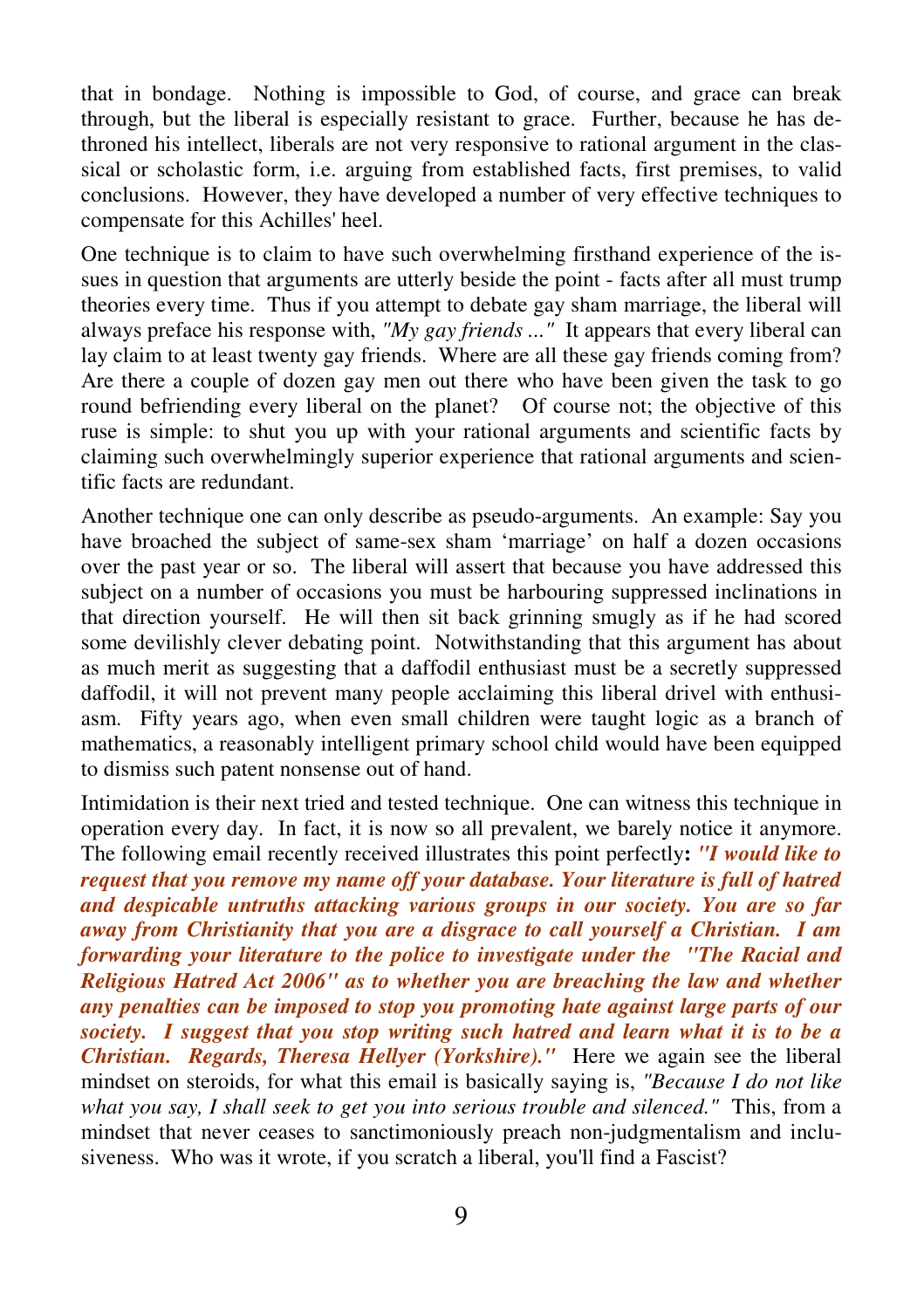This email also perfectly illustrates another technique used by liberals, always keep it deliberately vague. They prefer to stick doggedly to generalisations when making their fuzzy bad-tempered accusations. "*Your literature is full of hatred and despicable untruths attacking various groups in our society." -* surely, if the Flock was *"full of despicable untruths"* it would be a very easy matter for Ms Hellyer to illustrate the veracity of her wild assertion by quoting just one or two of these *"despicable untruths"*. But no, the liberal will never do that, he feels on much safer ground by keeping it vague and saying things like, "I find you manner of addressing this issue offensive", or "divisive", or he will accuse you of being a "hater", or label you with one of his made-up mental illnesses like "homophobia" or "Islamophobia" or "right-wing extremism". The experience for the non-Liberal is rather like playing tennis with one's opponent standing in a different court.

An example of this sort of bullying was seen after the recent wicked murder of some fifty gay men and women in a gay bar in Orlando. The media immediately turned this into a bizarre celebration of faggots and faggotry. The message was clear, dare to question what we are doing and you will be publicly branded a bigot and hater and sent to stand in the corner with your hands on your head.

Political correctness is merely another facet of liberal bullying. What used to be called good manners and was taught by parents has now been refashioned into a weapon whose sole purpose is to stop you questioning liberal dogma. If you do, you will bring a pack of media hounds on your back, and they will not be satisfied until they have drawn blood and driven you from the field. Witness the liberal crucifying of Dr Church, an American physician driven from office for merely daring to suggest that homosexuals should be advised of the health risks that come with their chosen lifestyle. The liberal is forced to resort to bullying, precisely because his views cannot be supported by rational arguments; what possible rational argument could one muster to oppose Dr Church's modest proposal?

Another way at looking at this political correctness thing is to view it as the shouting that accompanies a certain type of lying. If you have ever had experience of alcoholics, you will know that lying comes as natural to them as swimming does to a fish. They lie, however, in a different way to most sons of Adam, who lie with a synthetic casualness, letting the lie trip off the tongue in a way that they hope will not draw attention. The alcoholic on the other hand will shout the lie in your face, his face contorted with rage; it is as if he believes that his shouting will give the lie substance. The shrill name calling that liberals indulge in when someone utters a rational thought that they don't like is analogous to this sort of lying.

The next technique is the manipulation of language. Modern history is littered with examples: the Nazis' "final solution" meaning slaughtering the Jews en masse (let's not forget that "Nazi" is just the acronym of their full name, the "National *Socialist* German Workers Party"); pro-aborts, "the products of conception" meaning an unborn child; "racist", "bigot", "hater", "homophobe", "xenophobe", "Islamophobe" and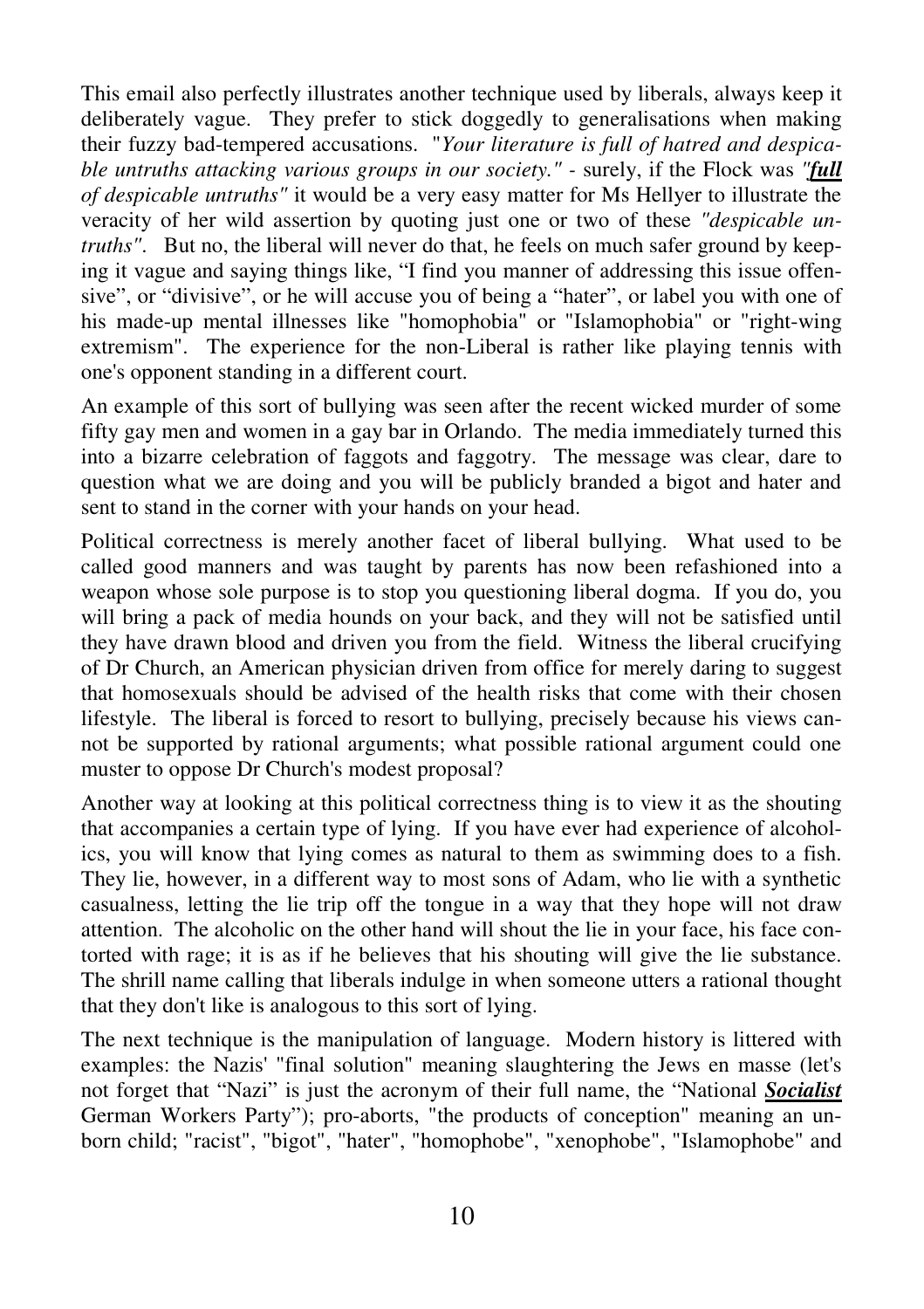"right-wing extremist" are similar nonsense, words describing invented illnesses and manufactured to save the liberal from having to engage in rational debate.

The liberal is very hot on what he likes to call "his values". He is the original Mr-Guardian-Reading-Lip-Biting-In-Earnestness himself. His voice quivering with liberal superiority and his eyes gleaming like freshly polished snooker balls, he will prate on about his personal values, and say things like, *"that's so contrary to my values."* There is a big problem here, because in the material world of the Liberal, we are all just bags of chemicals walking around as a result of an evolutionary fluke. In such a world, one man's values are obviously as good as another's, for all views are chemically determined. The liberal is thus trapped, constantly regurgitating conventional wisdom, whilst comically and tragically imagining that it's his own opinion. He will then publicly pat himself on the back for living true to his values, and claim that this demonstrates that he is a man of integrity. Because they think about the world around them in ways guided exclusively by emotions, they react to disappointment or loss as self-righteous victims, or antisocial thugs, rather than mentally sound individuals

The non-Liberal believes he is right because he has followed a chain of arguments that lead to an inescapable conclusion, even if it is a conclusion which he may not like. This, of course, doesn't preclude the possibility that his conclusion is incorrect; his premises may be wrong, or the conclusion he draws from them invalid. The liberal, on the other hand, knows he is right rather like a member of the Hitler Youth knew that Jews are bad. Why, there was a scientific consensus, was there not? After all, his teacher had told him it was true, his youth leaders had told him it was true, the politicians told him it was true, the media told him it was true and academia was unanimous in holding it to be true; who would be so foolish and arrogant as to question such an overwhelming consensus? - the handful of deniers were, obviously, nutters who deserved their comeuppance. This explains why liberals as a class so enthusiastically embrace man made global warming (which has recently morphed into climate change). Indeed, to hear some liberals speak, one could imagine that before he was born, the climate was so predictable, one needed merely to look out the window to determine the date.

Because his creed is grounded in his will rather than his intellect, the liberal hates science with a passion. This explains why he can repeatedly assert that homosexuality is inherent, i.e. men are born that way, notwithstanding the fact that there is not a scrap of scientific evidence to support this theory, and a mountain of scientific evidence to debunk it. This hatred for science is also why he can support same-sex adoption, notwithstanding the mountain of studies that prove that this is extremely damaging for children - it has everything to do with the will of the ideologue.

The liberal seldom understands irony. One example, we had a rather scruffy middleaged gentleman approach us recently outside Brixton station, who then launched into a 5-minute tirade against the Flock. His invective was inventive, colourful and abusive, to say the least. It was obvious that there was absolutely no point in trying to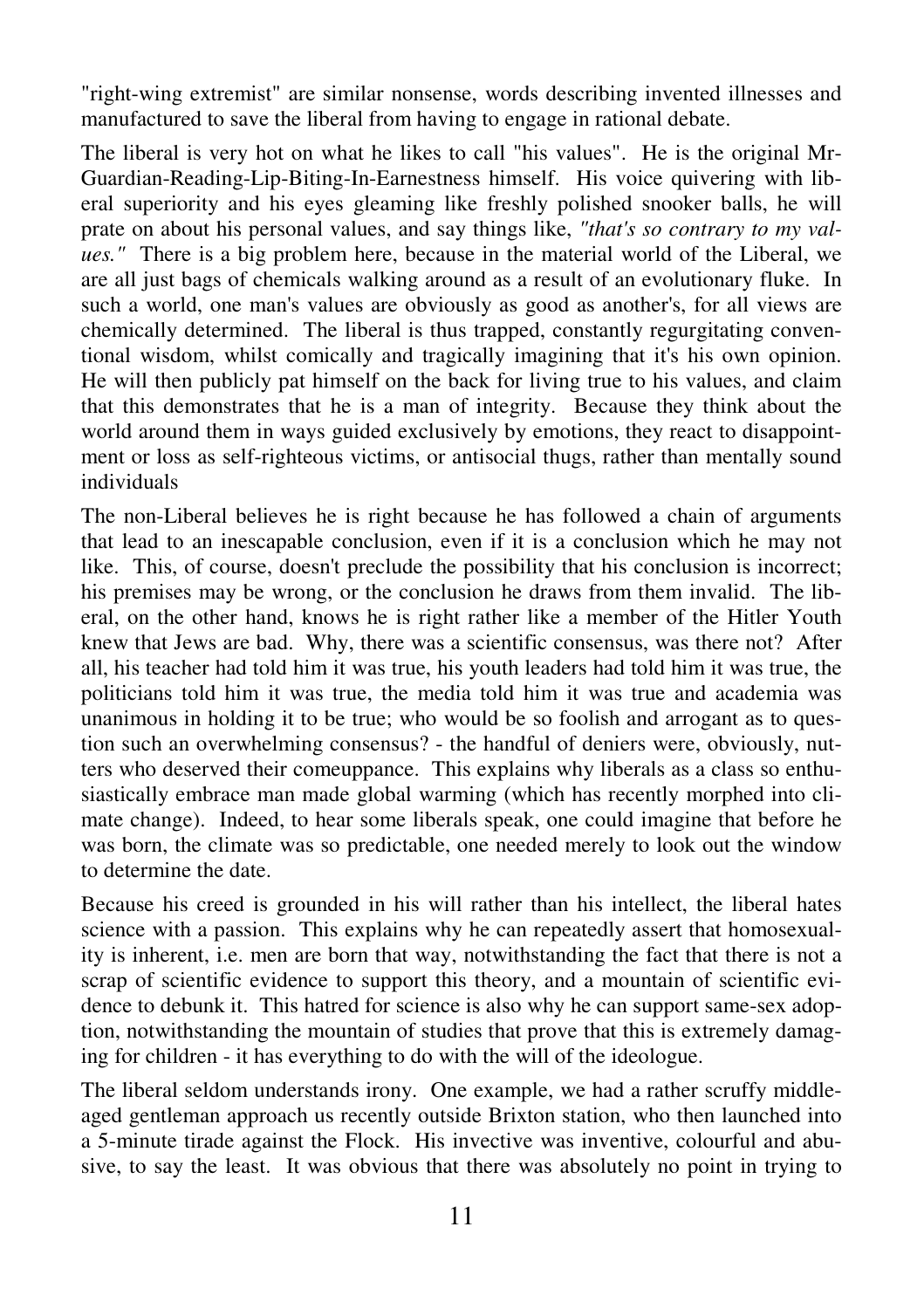argue, so we just smiled and thanked him for his comments. As Our Lord said, "brush the dust from your sandals". But what could be more ironic than spending 5 minutes publicly abusing someone for allegedly being abusive? Our friend concluded by threatening to report us to some unspecified authorities if we didn't become tame little liberals more to his taste. It is very interesting that no Flock reader would wish to silence this gentleman, indeed, many would want to protect his right to his patently daft views; but he would like to silence us if it was in his power. This, I repeat, is because his will is where his intellect should be, consequently, when we disagree with him, it is his will that is being challenged, not his intellect.

Such is the nature of his psychosis that a liberal has no difficulty believing that Islam, a religion that was founded by a sexually perverted war lord, and which has spent the last fourteen centuries expanding by military conquest and promiscuous slaughter, which has also been in a permanent state of bloody civil war since its inception, and which provides well over ninety per cent of the world's terrorists, is a "Religion of Peace"™.

In 2015 alone there were 2,849 attacks by orthodox, practicing Muslims ("Islamist", "Radical Islam", "Extremists", etc, are all words made up by the liberal establishment to obscure the fact that **Islam itself** is inherently and irreducibly violent, inhuman, supremacist and anti-civilisational) in 52 countries, resulting in 27,435 innocent men, women and children slaughtered and 26,144 critically injured. Furthermore, these attacks were frequently ordered by commanders who hold degrees in Islamic theology from Islamic universities. The number killed by Islamists last year alone is over ten times the number killed by the Provisional IRA in the entire course of its 30 year war. The liberal is a man who can look at that fact, and say, with a straight face, *"It has nothing to do with Islam."*

For one to truly follow Islam, one must emulate Muhammad to the best of their ability. This includes beheading, raping, enslaving, lying, and molesting children. To say that any of these practices are un-Islamic is to say that their "prophet" is un-Islamic. For a Muslim, that is blasphemy; for a non-Muslim, it is just plain nuts.

Because he has enthroned his will where his intellect should be, the liberal is perfectly capable of holding two contradictory thoughts in his head at the same time, without any cognitive dissonance, in a way that would make the non-liberal's head explode.

Thus, for example, a liberal can march on Monday to support the rights of a Samburu tribesman to defend his land, ethnicity, culture and way of life passed down to him from his ancestors, and then march on Tuesday to denounce an Englishman for seeking a tenth as much as a "Little Englander, xenophobic, racist bigot".

A liberal can routinely make the judgement that people who disagree with him are, by definition, bigots, while, at the same time, repeatedly affirming that one should not be judgemental.

The liberal has no problem believing that having black children adopted by white families is a bad idea because the children will grow up in an unnatural situation that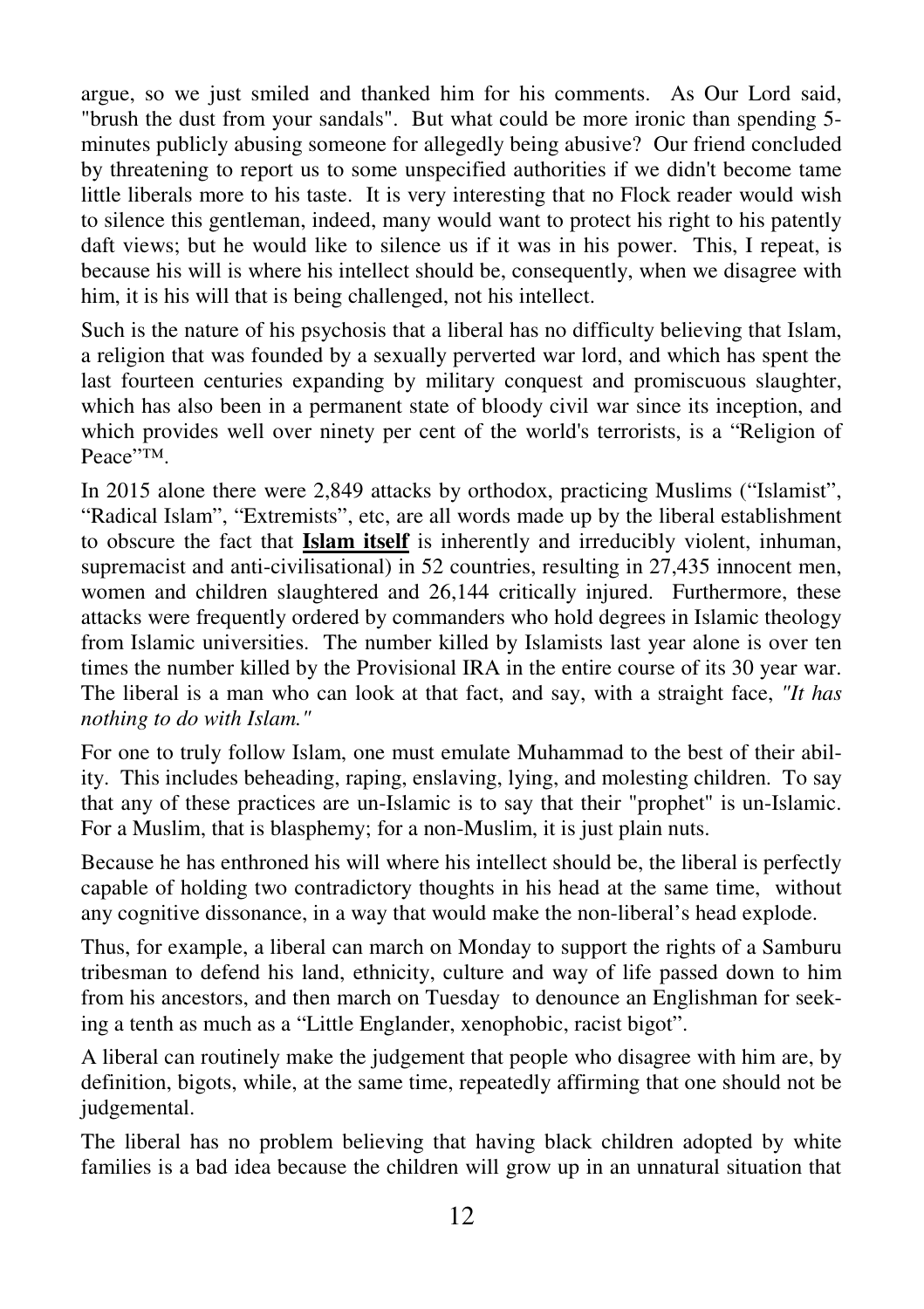could cause problems in later life, yet at the same time believe that those who oppose the adoption of children by two men united in a sham marriage by an addiction to sodomy are homophobic bigots.

The liberal can march on Wednesday against Fascism because he passionately believes that the indiscriminate killing of innocent Jews by Hitler was an horrendous crime, and then march on Thursday in support of the world-wide indiscriminate slaughter of innocent children in the womb by abortion.

A liberal can march on Thursday in support of state funded artificial contraception and abortion to avoid overpopulation and demographic disaster, and then march on Friday to support uncontrolled immigration of a third of a millions immigrants per year into the UK because that is deemed good for the economy.

A liberal can believe that a white man who votes for a white presidential candidate because he is white, is a racist bigot, but a black man who votes for a black candidate just because he is black is a fine, decent, upright fellow.

A liberal can believe that the 700 woman who every day in the UK have their child murdered by abortion suffer no lasting psychological negative effects, but believe the odd one or two who put their baby up for adoption *must* suffer life long regret.

The same liberal media that has spent the last thirty years trying to convince us that AIDs is not a gay problem and that we are all equally at risk, is now campaigning for a drug costing £400 a month to be distributed free by the NHS to gay men to reduce their chances of catching AIDs. As someone has observed, "Liars need good memories."

The liberal can march on Friday to support a bill criminalising smoking in cars because of the alleged (and yet unproven) dangers of passive smoking, and then turn out on Saturday to support a Gay Pride march, notwithstanding that the death toll from AIDs is 30,000,000 and still counting, and that the "LGBT Community"<sup>™</sup> suffers from so many diseases that some American hospitals are opening whole units specialising in them. In 2014, homosexual men accounted for 83% of primary and secondary syphilis cases in the United States. Homosexual men also acquire other STDs, including chlamydia, gonorrhea and HPV (Human papillomavirus), the most common STD, which can lead to the development of anal and oral cancers. In fact, homosexual men are *17 times* more likely to get anal cancer than normal men.

Moreover, the medical profession knows why homosexual men are prone to so much ill health, yet few are brave enough to explain this. For such is the liberal psychosis that merely telling the truth will get you branded as a "homophobe", and to be labelled with that invented mental illness can seriously blight, or indeed even destroy, your career.

The truth is simple; the human body is designed to reject anything that it perceives as foreign. This is why the recipients of transplant organs have to take drugs to suppress their auto-immune system for the rest of their life, or their body will reject the transplanted organ. Male sperm is a foreign body as far as the woman's body is concerned,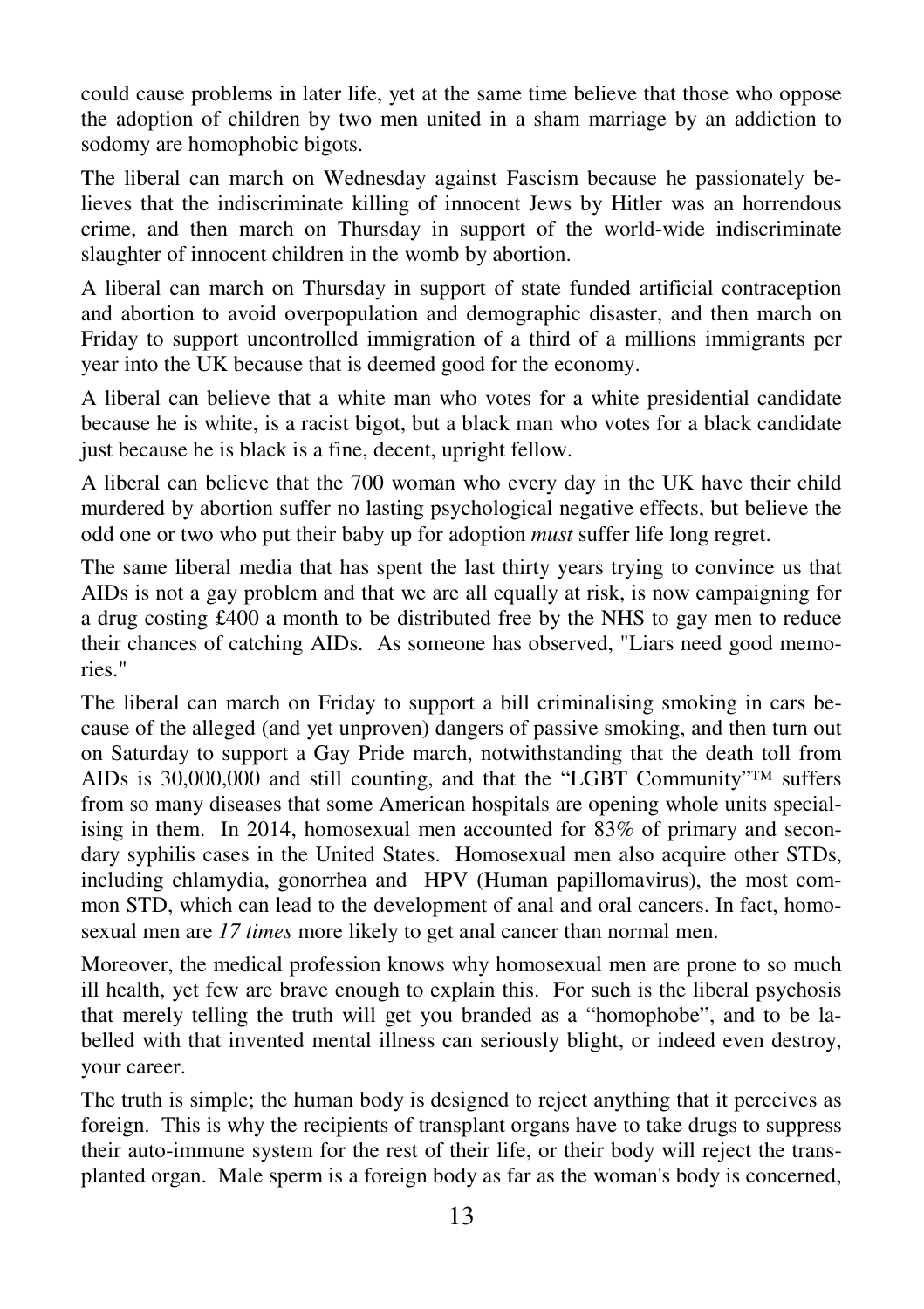and her body's auto-immune system would attack and kill the sperm if it was not for something rather wonderful; sperm has within it a chemical to suppress the female auto-immune system. However, God has so magnificently designed the woman's body, that the auto-immune suppressing property of male sperm is restricted to just part of her reproductive system and thus in no way compromises the woman's general health. However, when male sperm enters the body of another male, there is no mechanism to restrict the auto-immune suppressant properties in the sperm to a given organ. The whole auto-immune system is, thus, compromised. When you consider that the average homosexual has a *minimum* of 500 sexual partners, one gets a handle on just how seriously his auto-immune system is being damaged by this continuous bombardment, and can understand why homosexuals are prone to a whole raft of diseases, including a number of fatal ones.

Should we be surprised by the disconnection between reality and the beliefs of those trapped in the liberal psychosis? Surely not! If you can believe that Bruce Jenner is a woman, there can be very little, if indeed anything, that you are not capable of believing when ordered to do so by the Masters of the Universe.

## **BISHOP PATRICK MCKINNEY YET ANOTHER TWO-A-PENNY BOG-STANDARD SHEPHERD OF ANTI-CHURCH**

Bishop Patrick McKinney celebrated Mass for *obstinate* and *proudly unrepentant* grave sinners of the assorted lesbian, sodomitical, bisexual and transgender varieties in St Barnabas' Cathedral on Saturday 15th October 2016 at 3.00 pm. He even has the rainbow symbol of the militant homofascist collective displayed on his diocesan website. The hypocritical and sanctimonious pretext for this sacrilege is - you've probably already guessed it - the creepy Year of "Mercy".

The following month, his Lordship plans a special Mass for obstinate and proudly unrepentant Nazis and will be displaying a swastika on his website. And the month after that he plans a Mass for obstinate and proudly unrepentant sadomasochists and will be displaying a picture of a dominatrix with a whip on his website.

I jest of course, but why is his Lordship's faux mercy so narrowly focused on people who burn with lust for the unnatural, unhealthy, disgusting vice of same-sex anal copulating, you may well ask? Why no public displays of mercy for *obstinate* and *unrepentant* shop lifters, abortionists, rapists, paedophiles, wife beaters, racists and "right-wing extremists", for example? Why is their much vaunted "mercy" so narrowly targeted and restricted?

The answer is simple. It has absolutely nothing to do with mercy (faux or genuine) and everything to do with promoting the sodomite agenda within the Church. A true shepherd of the true Church would be on his knees begging grave sinners to repent before it was too late, that would be true mercy - just as our Blessed Lord implored the young woman taken in adultery to "go, and sin no more." I find it difficult to de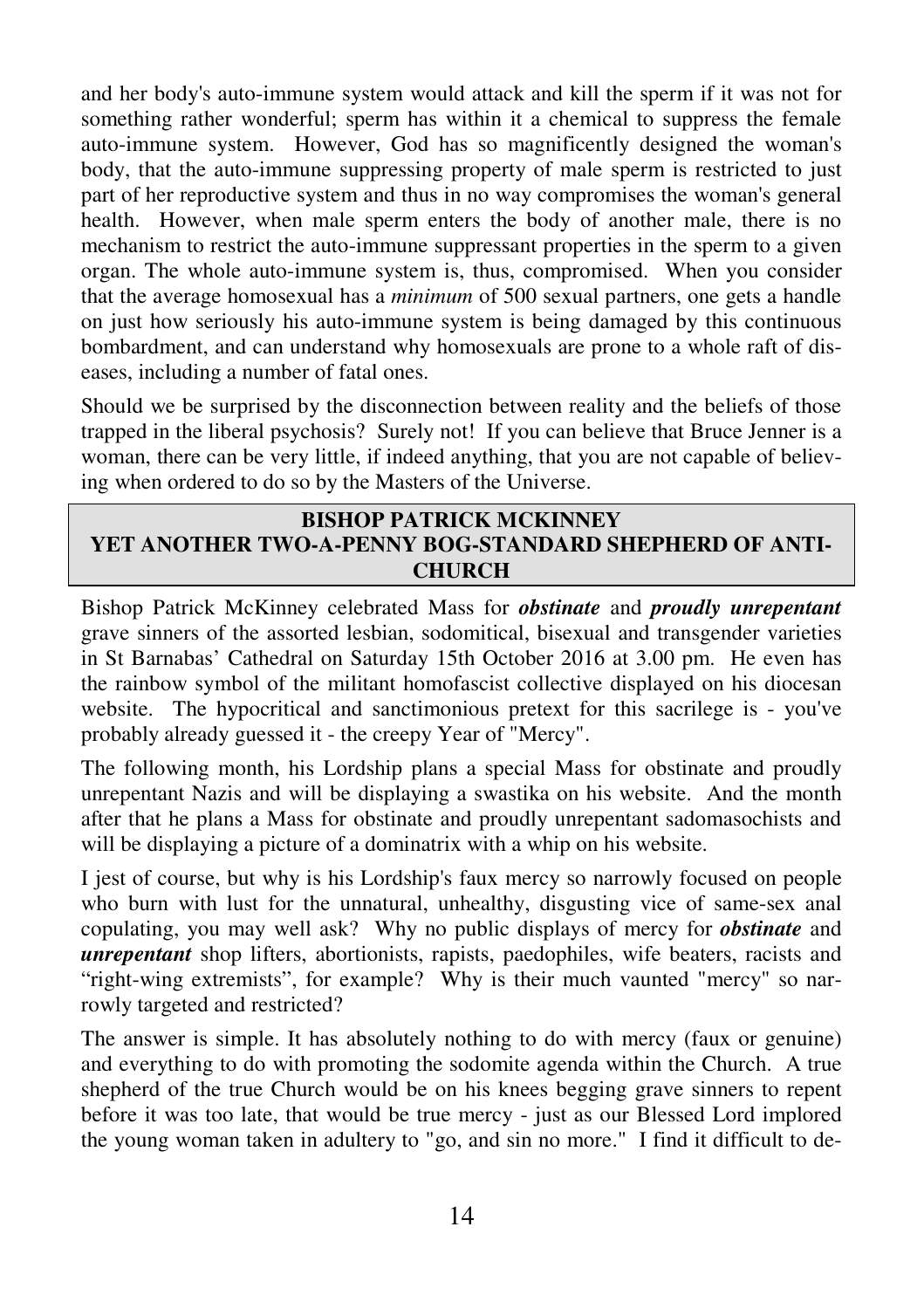cide which is the more offensive, his Lordship's rank hypocrisy or his obvious contempt for the intelligence of the faithful.

I recently learned that there were three Catholic priests on board the Titanic, Father Juozas Montvila of Lithuania, Father Josef Peruschitz, O.S.B. of Bavaria, and English rector Father Thomas Byles. All three men declined lifeboats and chose what must be one of the worst deaths imaginable, drowning - and a freezing, black, watery grave at the bottom of the Atlantic - rather than abandon souls in peril. Their bodies have never been recovered.

These priests led passengers in the recitation of the Rosary, and, according to the survivors, *"aroused those condemned to die to acts of contrition and to prepare themselves to meet the face of God,"* and they were, *"engaged continuously giving general absolution to those who were about to die."* 

Seriously? Do you actually mean that there was mercy in the Church before Vatican II, the election of Pope Humble the 1st and the present unctuous episcopacy? Go on, you're winding me up - having a laugh ... aren't you?

Once Bishop McKinney has prostituted his soul to the service of the egregious militant homofascist collective, it will be extremely hard to retrace his steps - sadly, once a whore always a whore.

What's to be done? Well, two things: Keep praying the rosary - and make sure you never put a brass farthing in the coffers of these charlatans. And stay cheerful; the revolution will fail. It's just a matter of time, prayer and perseverance.

*"Throughout Sacred Scripture we see the same pattern repeating itself - God works through small numbers, 'faithful remnants' almost invisible within a larger sea of largely unfaithful humanity." - Roy Schoeman*

## **CHILDREN AND TV By Dr Joseph Shaw**

I recently took my two oldest children, aged ten and eight, to see a Shakespeare play in Stratford-on-Avon. We were greeted with incredulity wherever we went. One of the theatre employees remarked that his own children didn't have the attention span to watch a whole episode of "Neighbours". That struck me as a revealing remark.

The world created by television is an adult world, not because it is profound, but because it is shallow. There is more



wisdom in a Victorian fairy story than in twenty episodes of a soap opera. There is a more sophisticated vocabulary, a wider range of styles, and even an appreciation of more different cultures. In reading "The Blue Fairy Book" or "Treasure Island" to my children, I was consulting dictionaries, maps, and Wikipedia to keep up. But children are content to understand things at their own level, and to fit what they don't know in with what they do.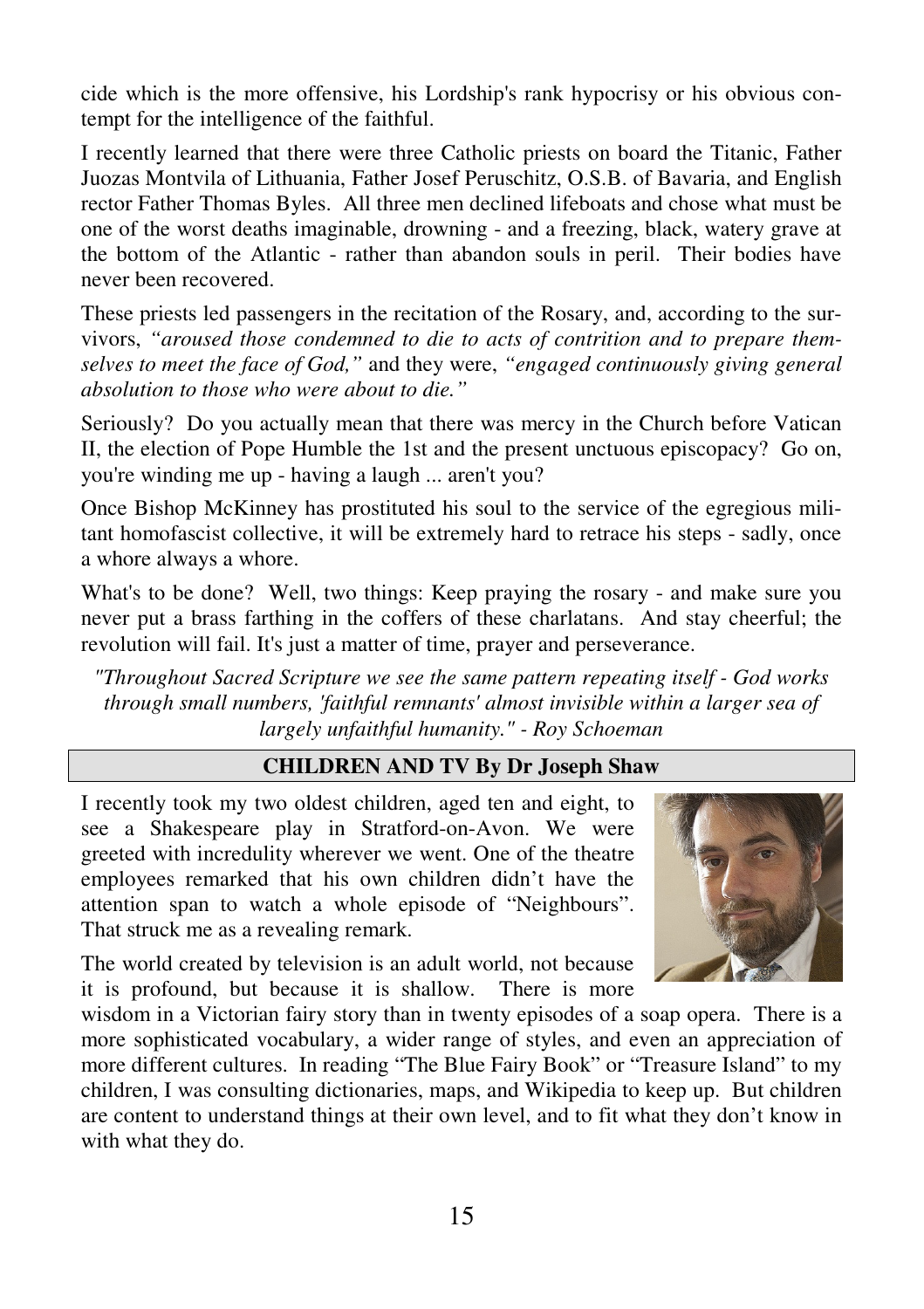Indeed this is true of everyone's appreciation of what is genuinely profound in literature or art. We don't understand it all; we don't suck it dry; we take from a parable of Jesus, or a great painting, something, not everything; perhaps something we need at that moment. We needn't be afraid of children having the same experience. Simple art and simple stories need not lack depth, but what is presented on the TV nearly always does. TV producers need to feed the short attention-spans they have created, and they are prisoners of a conception of human life which lacks a spiritual dimension, and sometimes even an emotional one. Which came first, a medium which creates passivity, or a world view which assigns value only to pleasurable sensations? It would seem they have grown up together.

I'm unable to do a 'before and after' study of my children with TV, because we haven't had broadcast TV since before the oldest was able to watch it. My children have watched DVDs: their favourite is a 30-minute animated version of Mozart's Magic Flute made by Welsh TV, followed by The Taming of the Shrew in the same series. But while there are advantages to them knowing what moving pictures look like (they aren't instantly mesmerised when they see them in a friend's house), it is true to say that the telly doesn't play a significant part in their lives.

What do they do all day? Chesterton remarked that it is perfectly possible to turn the clock back; it is just a matter of effort. In their free time my home-schooled children do the things children did fifty or a hundred years ago. They play; once they learn to read, they read. They play card games. They've just learnt to play draughts, and that has become quite a craze. Last summer they discovered croquet; it was set up on the lawn and on fine days they'd be playing before breakfast. They aren't especially precocious: they don't actually understand Shakespeare plays without it being explained, and I can still beat them at chess. But they are having a childhood.

Dr Joseph Shaw is a Tutorial Fellow in Philosophy at St Benet's Hall, Oxford, he is the chairman of the Latin Mass Society and runs St Catherine's Trust http://stcatherinestrust.org/ which promotes Catholic education in accordance with the traditional teachings of the Church. He is a regular blogger on Traditional Catholic Issues.

#### **BISHOP HAN DINGXIANG with Acknowledgement to ACN**

For China's Catholics, Bishop John Han Dingxiang is a martyr. The scale of his personal sacrifice and pastoral commitment is both deeply moving and inspiring. By the time of his death in September 2007, John Han had spent 30 years in labour camps, in prison or under house arrest, all for the love of Christ.

When he was ill and dying, the authorities summoned his closest relatives, but no priest was allowed at his bedside. Within six hours of his death, the authorities had cremated him and buried him in a public cemetery; his tombstone did not even mention that he was a bishop. Chinese Catholics were naturally outraged.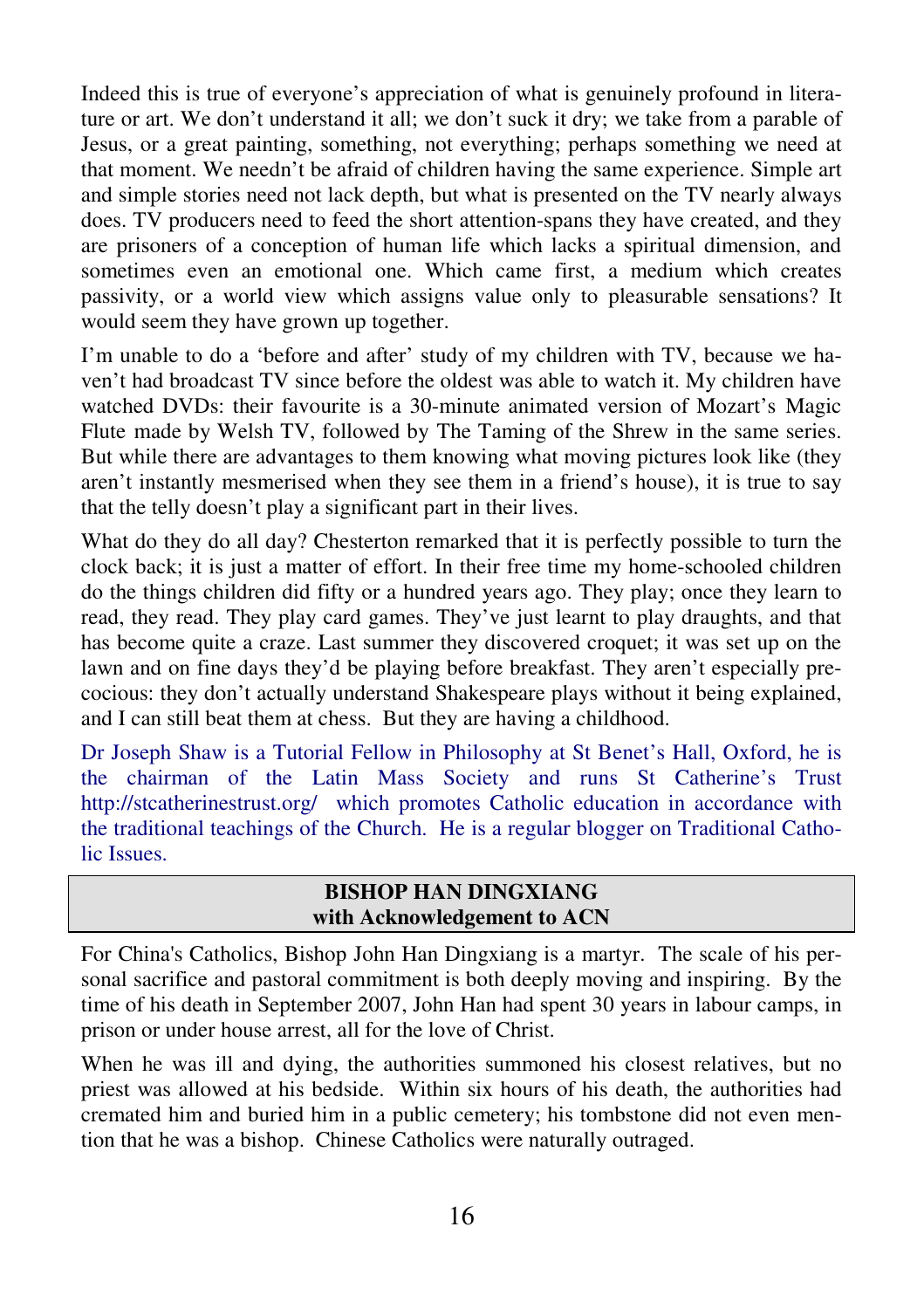Bishop John Han's resilience in the face of persecution dates back more than half a century. John Han was born on the 17 May 1939. In spite of the turmoil caused by war with Japan and the civil war between Communists and Nationalists, it was a time of rapid growth for the Church. In 1946, Pope Pius XII established the Catholic hierarchy in China.

John Han entered a minor seminary in 1952 at the age of thirteen. A mere three years earlier Mao Tse Tung had declared victory over the Nationalists and had begun to clampdown on what the left deemed "unpatriotic" activities.



Barely two years into his studies, John Han's seminary was disbanded. He would have to wait some thirty years for ordination. In the early 1950's, the communists were expelling priests from China and many bishops were imprisoned. Seminary superiors advised their students to flee China.

John Han, however, opted to remain and continue his studies secretly in the Underground Church. The authorities sought to split the Church by setting up an official Church that owed allegiance to the Communist authorities, those faithful and their priest and bishops who refused allegiance to the state church were known as the Underground Church.

John Han was among those faithful who remained loyal to the Underground Church, resisting all government interference. In so doing they put their lives on the line for Christ, constantly in danger of arrest and even torture. In 1960 John Han was arrested and sent to a "reform through education" camp. It is interesting to note how the left abuses education to form people to their ideology; secular liberals are doing something very similar with the British education system today. Some 40 million people were sent to these camps. Survivors have described working in sub-zero conditions, amidst filth and degradation. Beatings were commonplace and many died from illtreatment and sheer exhaustion.

It was now the late 1960's and the Church had outwardly disappeared. All Catholic churches had been closed and many demolished. China would not awake from this 'nuclear winter' until after Mao's death in September 1976. The new leader was a little more tolerant, and among the prisoners of conscience released from the camps at this time was John Han. He found work as a teacher and was ordained on 21st November 1986. Less than three years later he became a bishop.

However, in spite of the increased leniency, the authorities remained implacably opposed to the real, i.e "underground", Catholic Church. In the ten years following being raised to the episcopacy, John Han was arrested eleven times!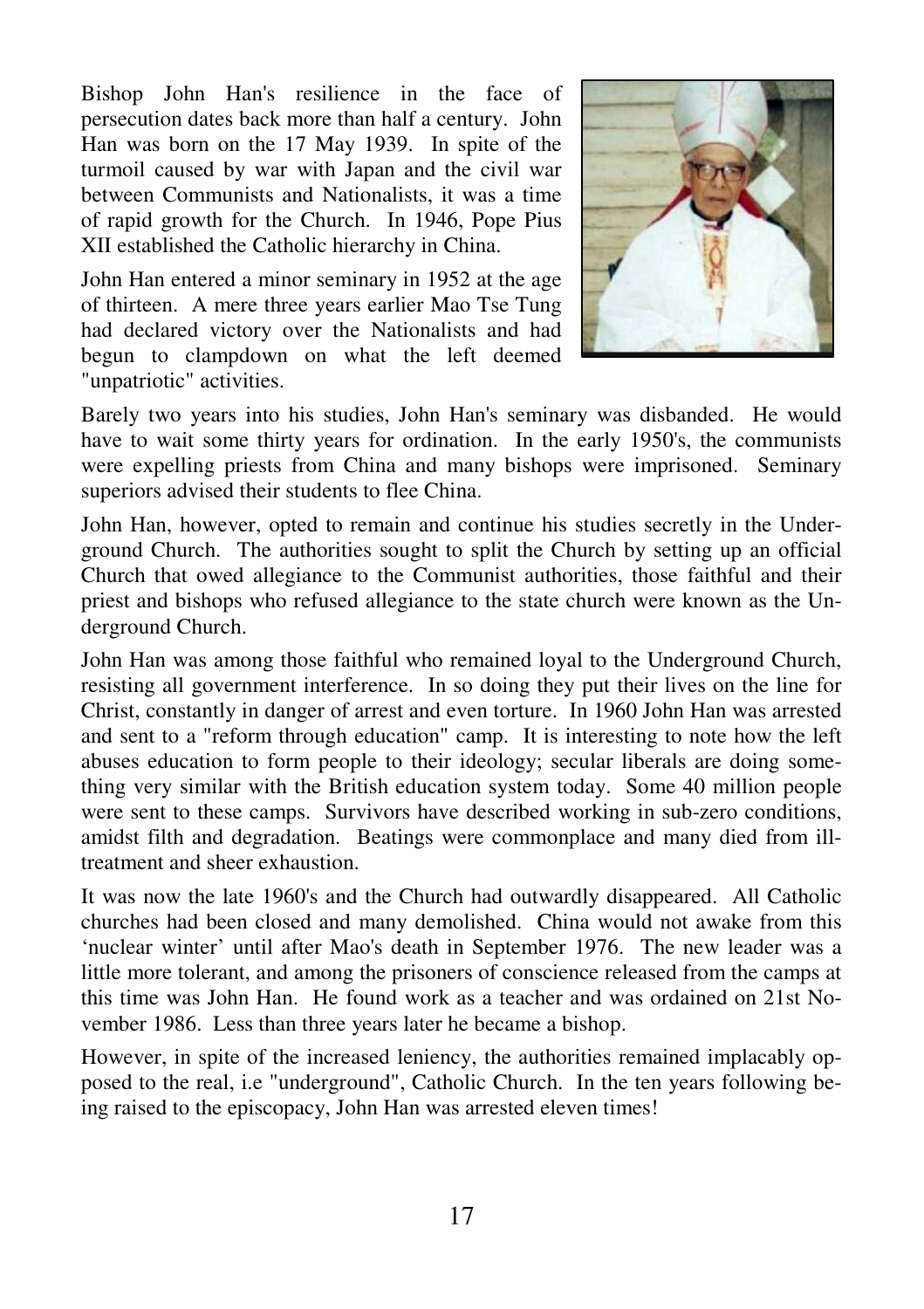

The last time Bishop Han enjoyed freedom was on the 20th November 1999. He was arrested while conducting a retreat for some religious sisters. The final eight years of his life were spent in custody with his health in decline. But he did not disappear completely. Footage shot in 2005 captured him on

the balcony of a police detention facility. His frail frame, clad in white, appeared behind the bars of the cage that enclosed the balcony. He was obviously aware of the cameraman concealed in the shrubbery below the balcony. He first ensures his jailors do not suspect anything amiss by turning to clean the windows with a rag. Once he is confident the coast is clear, he makes the Sign of the Cross to the camera, unfolds a banner emblazoned with a religious slogan, and then in a poignant moment holds up a crucifix, pushing it through the bars and holding it above his head.

Bishop Han's extraordinary life survives him in ways other than this clandestine video footage, he was an accomplished self-taught artist, and presented some of his watercolour work to Aid to the Church in Need. These exquisite studies of fish and butterflies were given to ACN in 1998.

In spite of the authorities' continuing efforts to divide the faithful, the flock of his diocese remain united by his memory. The authorities fear John Han even in death. During the Beijing Olympics, plainclothes police closely guarded his grave. But the people revere him as a martyr saint and regularly visit his grave. And many young Chinese men are studying for the priesthood, because they were inspired by Bishop Han's witness unto death.

## **BEGOGLIO THE BEFUDDLED STRIKES AGAIN By: Graham Moorhouse (Based on a YouTube presentation by David Wood)**

One would have thought that has Pope Francis as spent his life studying religion, his comments about Islam would at least be slightly more accurate than the patronising drivel we receive from the likes of President Obama, David Cameron, the BBC, ITV, CNN, ABC, The New York Times and such like. Wrong! Let's look at the Pope's recent remarks about Islam and violence:

*"I don't like to speak of Islamic violence, because every day, when I browse the newspapers, I see violence, here in Italy ... this one who has murdered his girlfriend, another who has murdered the mother-in-law ... and these are baptised Catholics! There are violent Catholics! If I speak of Islamic violence, I must speak of Catholic violence ... and no, not all Muslims are violent, not all Catholics are violent. It is like a fruit salad; there's everything. There are violent persons of this religion ... this is*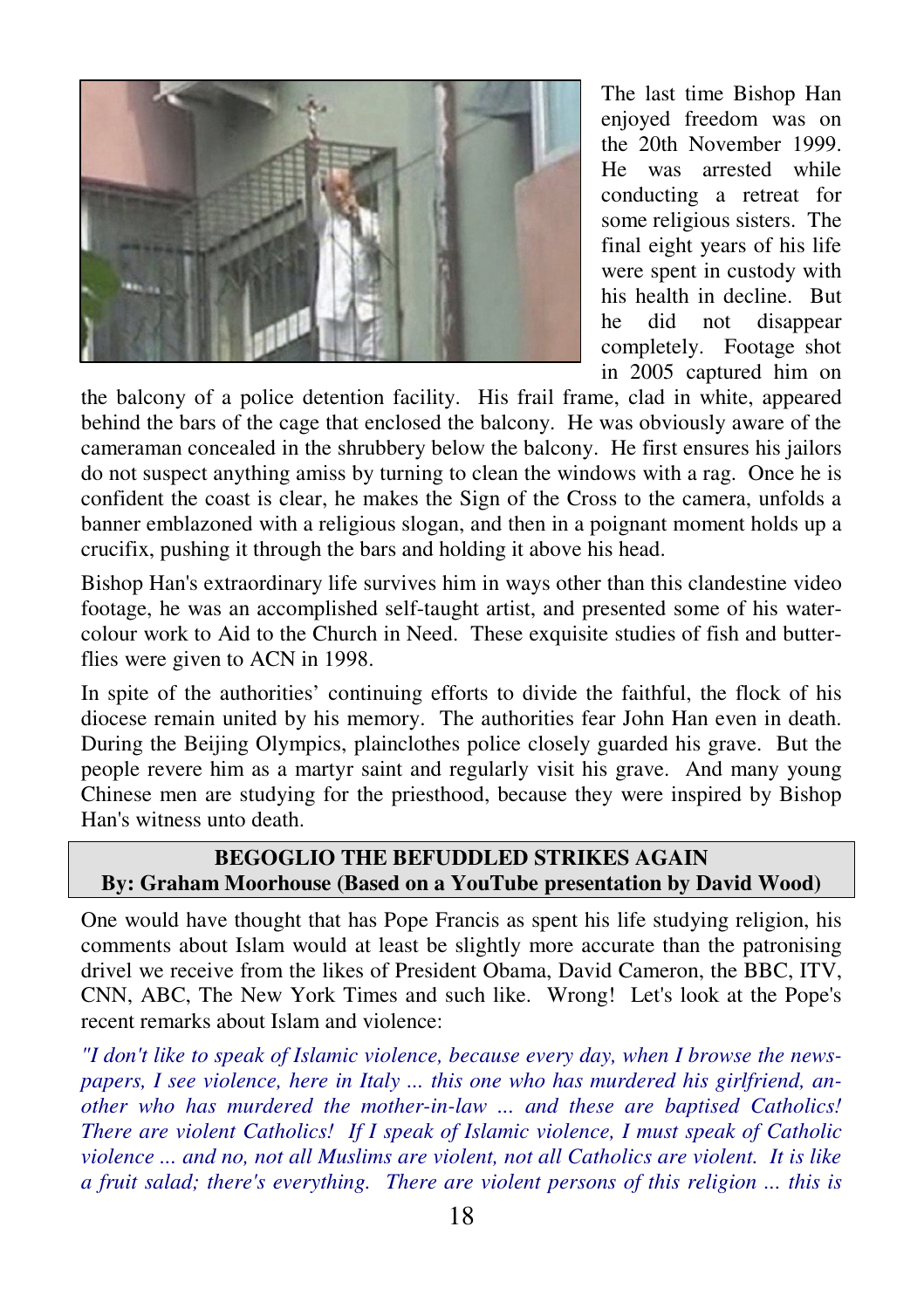*true: I believe that in pretty much every religion there is always a small group of fundamentalists. We have them. When fundamentalism comes to kill, it can kill with the language - the Apostle James says this, not me -- and even with a knife, no? I do not believe it is right to identify Islam with violence. This is not right or true."* 

So, all religions have their radicals. You don't condemn Catholicism when a baptised Catholic kills his girlfriend or mother-in-law, why would you condemn Islam when a jihadist kills several hundred unbelievers in the name of Allah? Pretty much the same dumb response we receive from just about every politician and media talking head. However, this one is a lot scarier because while we have come to expect utter drivel from politicians and the media, many people still trust the Pope. So, is the Pope right? Not even vaguely!

Why is the Pope wrong? Well, is a baptised Catholic commanded in Scripture, or by Christ, or by the Church, to kill his girlfriend or mother-in-law? No. So is a man killing his girlfriend or mother-in-law the result of his Catholic faith? Obviously not. Killing his wife or mother-in-law is a clear violation of his Catholic faith. When a Catholic gets angry and kills, he is acting *in spite* of his Catholic faith, not *because* of it.

There are of course cultural Muslims in the world who are peaceful, but Islam isn't defined by peaceful Muslims - or by violent Muslims - Islam is defined by the Qur'an and Mohammed. Now, when Muslims wage jihad, are they violating their Islamic faith? No. Is fighting unbelievers in the name of Allah something a jihadist just happens to do that is completely unconnected to his Islamic faith? No. When he saws off a non-Muslim's head, is he violating his Islamic faith? No. On the contrary, it's something that flows inexorably **from** his Islamic faith.

To confirm this, we merely need to read the Qur'an and other Islamic sources:

Qur'an 5:51 - O you who believe! do not take the Jews and the Christians for friends; they are friends of each other.

Qur'an 8:12 - [Remember] when your Lord inspired to the angels, "I am with you, so strengthen those who have believed. I will cast terror into the hearts of those who disbelieved, so strike [them] upon the necks [i.e. behead or slit their throats] and strike from them every fingertip." [Charming!].

Qur'an 9:73 - O Prophet! - strive hard against the unbelievers and the hypocrites and be unyielding to them.

Qur'an 9:111 Surely Allah has brought of the believers their persons and their property for this, that they shall have the garden. They fight in Allah's way, so they slay and are slain. ["**slay and are slain**", that sounds peaceful doesn't it?]

Qur'an 9:123 O you who believe, fight those of the unbelievers who are near to you and let them find in you hardness.

Qur'an 47:35 - Be not weary and fainthearted, crying for peace, when ye should be uppermost.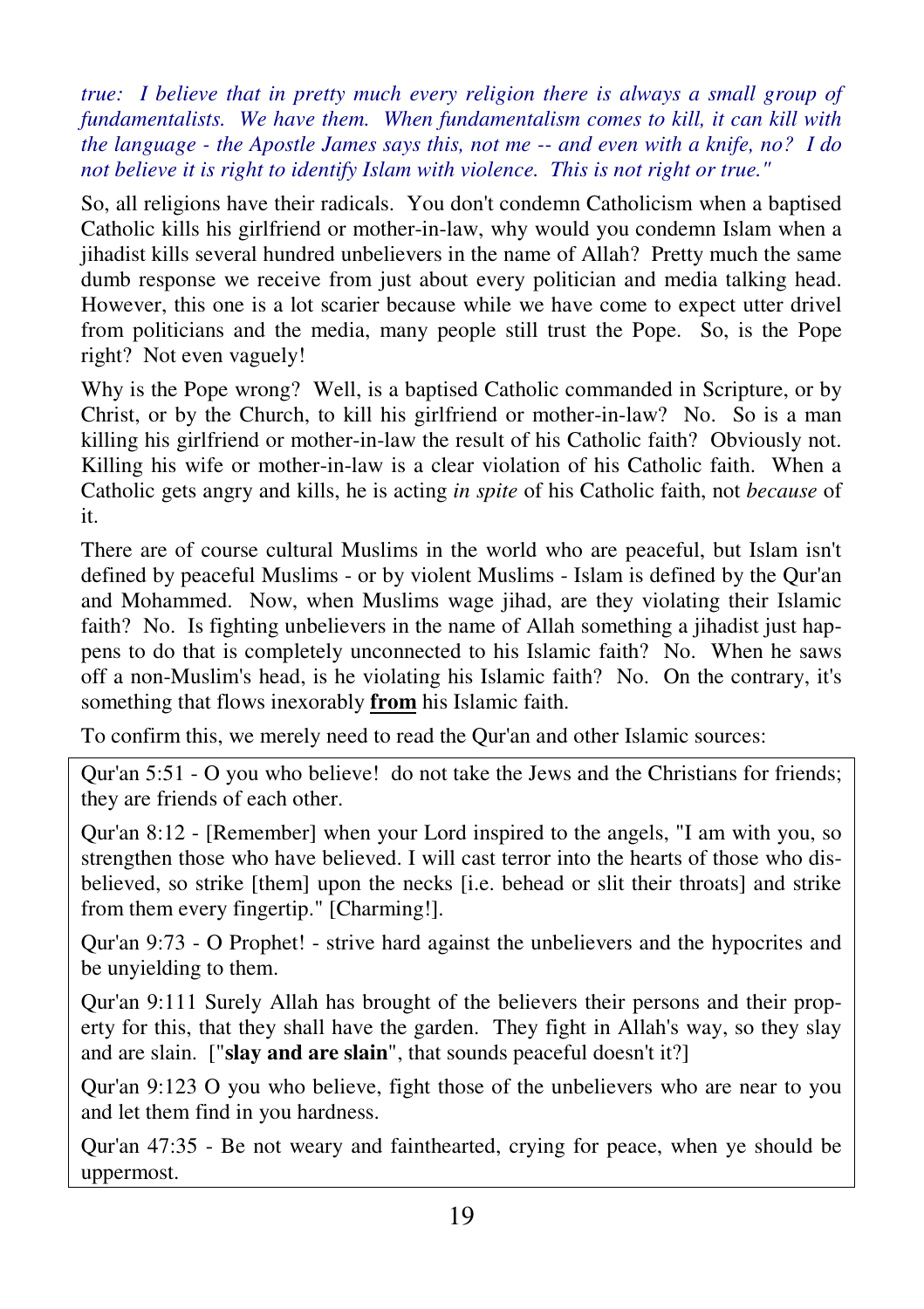Qur'an 48:29 - Mohammed is the messenger of Allah, and those who are with him are severe against disbelievers, and merciful among themselves.

Sahih Muslim 30 - Mohammed said: "I have been commanded to fight against people so long as they do not declare that there is no god but Allah."

Sahih Muslim 4366 - Mohammed said: "I will expel the Jews and Christians from the Arabian Peninsula and will not leave any but Muslims."

Sunan An-Nasa'i 3099 - The Prophet said: "Whoever dies without having fought or having thought of fighting, he dies on one of the branches of hypocrisy."

Sunan Ibn Majah 2763 - The Messenger of Allah said: "Whoever meets Allah with no marks on him [as a result of fighting] in His cause, He will meet Him with a deficiency."

Sahil al Bukhari 6922 - Allah's Messenger said, "If anyone changes his Islamic religion, then kill him."

Sahih Muslim 129 - "I have been commanded to fight the people until they bear witness that none has the right to be worshipped but Allah, and that Mohammed is the Messenger of Allah."

Sahil al Bukhari 29/77 - What tactic brought Mohammed victory? "I have been made victorious with terror (cast in the hearts of the enemy)".

Qur'an 9:29 - Fight those who believe not in Allah nor the Last Day, nor hold that forbidden which hath been forbidden by Allah and His Messenger, nor acknowledge the Religion of Truth, from among the people of the Book, until they pay the Jizyah with willing submission, and feel themselves subdued.

The historical context of this last passage is particularly interesting. Within the territory of Mohammed's tribe in Mecca there was a temple to numerous pagan gods. Mohammed's tribe earned a living from trading with and receiving tribute from the various pagan tribes that visited this temple. Mohammed, because of his monotheistic views, decided to ban the pagan tribes from visiting the temple. His fellow tribesmen were naturally concerned about the loss of revenue that would result from this ban. Mohammed basically responded, *"Don't worry, we will violently intimidate them until they willingly pay us protection money."* Note: the passage doesn't say fight those who attack or threaten you, it says fight those who do not accept Islam. They are even commanded to fight those who do not hold forbidden that, "which hath been forbidden by Allah and His Messenger"; i.e. if you enjoy a bacon sandwich, you will have to pay protection money or have your throat slit! The Kray twins and the Richardsons had nothing on Mohammed.

Putting all of this together, is a baptised Catholic killing his girlfriend or mother-inlaw in clear violation of his Catholic faith the same thing as a Muslim waging jihad because he has been commanded by Allah and Mohammed to do so? Obviously not, not even close.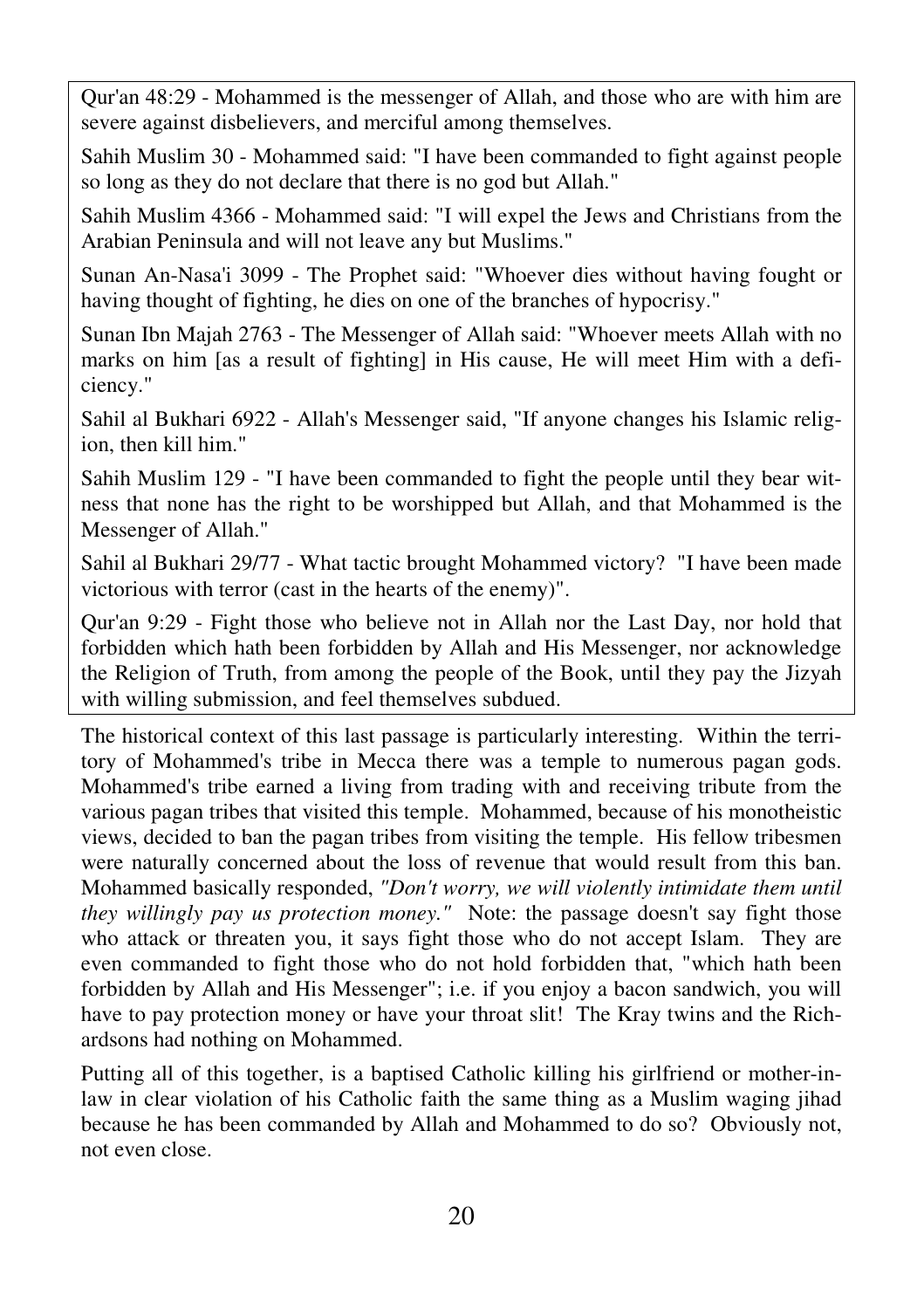Now there is certainly much the Pope could learn about Islam, but given the level of ignorance among world leaders, it would be good if he simply learned why his response to Islamic terror is utterly ludicrous - not to mention dangerous and rash, because innocent people are being slaughtered in their thousands, while world leaders defend Islam, the depraved ideology that mandates this butchery.

#### **ONE LITTLE, TWO LITTLE, THREE LITTLE MIRACLES.......... By Richard Lawler (the son-in-law of PEEP's vice-chairman)**

*Prologue: I believe in miracles. Holy Mother Church tells us they are real, in fact, She tells us we are not Catholics if we don't believe in them. The Bible is stuffed full of them. The lives of the saints and the entire history of the Church provide countless examples. All of Christianity entirely rests on two miracles, the virgin birth and resurrection of Our Lord. So, yes, I believe in miracles. But I have another, more personal reason for my belief; my family has been blessed with five of them in quick succession! The first two were the conversions of my wife and I from being serious, committed practitioners of Buddhism, to Traditional Roman Catholics. I'm not going into that here (maybe another time); this is the story of the young man who is now our son-in-law, because the third and fourth miracles were the conversions of him and our daughter. I asked them both to write an account of their conversions from their individual points of view. Here is Richard's; Sarah is a bit busy at the moment, as I'll explain at the end. Patrick Lawler (Vice Chairman)* 

#### **My Conversion**

I have been asked to write about my conversion but every time I think about why I converted to Catholicism, it seems to be something I cannot say simply. For years I was an atheist. I did not believe in God. But about a year and a half ago, I started going to Church, praying the rosary and saying my morning and evening prayers; all the things I now think all Catholics should be doing.

So why did I convert? To answer this, I had to think back on my life; who was I then and who am I now? For most of my life I did what everyone around me did; get drunk, have casual sex, watch TV all day, spend all day on the PC playing games.......it's an edifying list.

I did begin to question. I was restless, unsatisfied and I wanted to know. I wanted to know......what? Why are we here? What is the meaning of life? I usually kept my questions to myself. I reached a point in my life where I kept on thinking "What is the point in all this?"

Late in 2014, my girlfriend (she is now my wife) had this thing about going into churches just to look at the buildings. To be honest, I used to complain like a spoilt child, wanting to leave. But it did start me thinking about why people believe in this crazy thing called religion. So I turned on the PC and, instead of gaming, I looked into different religions and their 'answers' to such questions as, for example, the reality, or otherwise, of evolution. I found that the theory of evolution has no scientific,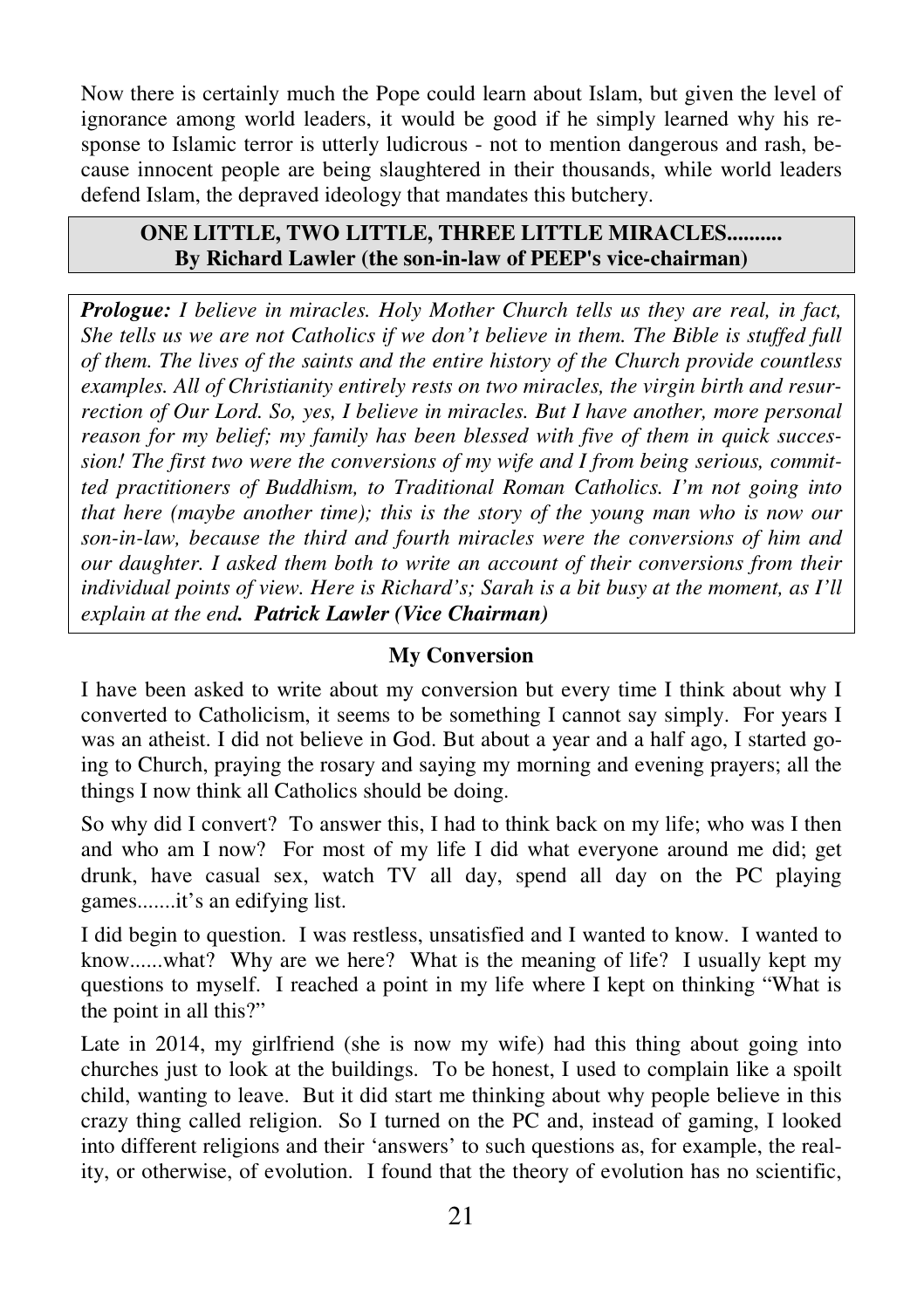philosophical or theological support to it. None at all. This was an enormous breach in my world view, conditioned as it was by the all-enveloping propaganda of the 'reality' of evolution in education, the media and public discourse in general. I began to wonder what else I took for granted might not be true.

After looking into other religions, I came to rest on Christianity. Eastern faiths were simply obscure, inaccessible and downright unrealistic. Islam is nothing other than systematised evil, brutality and the endless pursuit of worldly power, as any honest and genuinely open-minded reading of its theology, doctrines, history and current actions in the world plainly shows.

However, while instinctively reaching for a God whom I increasingly believed was real, I still found it hard to even conceive who God is.

During this phase of research and questioning, my girlfriend, Sarah, wanted to start going to Roman Catholic Mass. This had not come out of the blue, her parents had both converted from Buddhism to Catholicism two years earlier. Sarah had been raised to be more-or-less atheist but had a lot of exposure to Buddhism through her parents.

So we went to some Novus Ordo masses. This did not help! I felt as though I was in a tearoom; old people chatting, with this man at the front just saying random things. From reading and internet trawling, I knew bits and pieces, such as what communion was meant to be and other things, but very much in a theoretical way, rather than anything personally meaningful.

Something that struck as wrong was people taking communion in the hand. My understanding was that the Catholic Church taught that the Host actually is Jesus, literally in the flesh, not just symbolically. And yet, people were simply taking it in their hands and popping it into their mouths as if it was nothing special. Even though I did not then believe in the Real Presence, it seemed extremely disrespectful. After all, this is meant to be GOD, right? Thankfully, Sarah shared my disappointment, boredom and general disapproval of the Novus Ordo environment and our visits came to an end.

Then, at Christmas 2014, a major turning point occurred. Sarah's mother and father came to stay with us, as they often had over the four years we had been living together. As mentioned above, they had recently converted from Buddhism to Catholicism – Sarah's father, Patrick, in 2012 and her mother, Tracy, in 2013. I think it's fair to say that, at this time, I had reached something of a 'crisis point' in my constant struggle of trying to get to grips with the existence and reality of God. When everything in your upbringing, education and daily life has told you non-stop that there is no such thing as God, material existence is all there is and that religion is only for the stupid and weak-willed and yet, at the same time, the Holy Ghost is leading you to Our Lord, something has to give!

Both Sarah and I had a lot of questions about Truth, God and the Catholic Church and, on Christmas day, the four of us spent many hours in conversation, covering top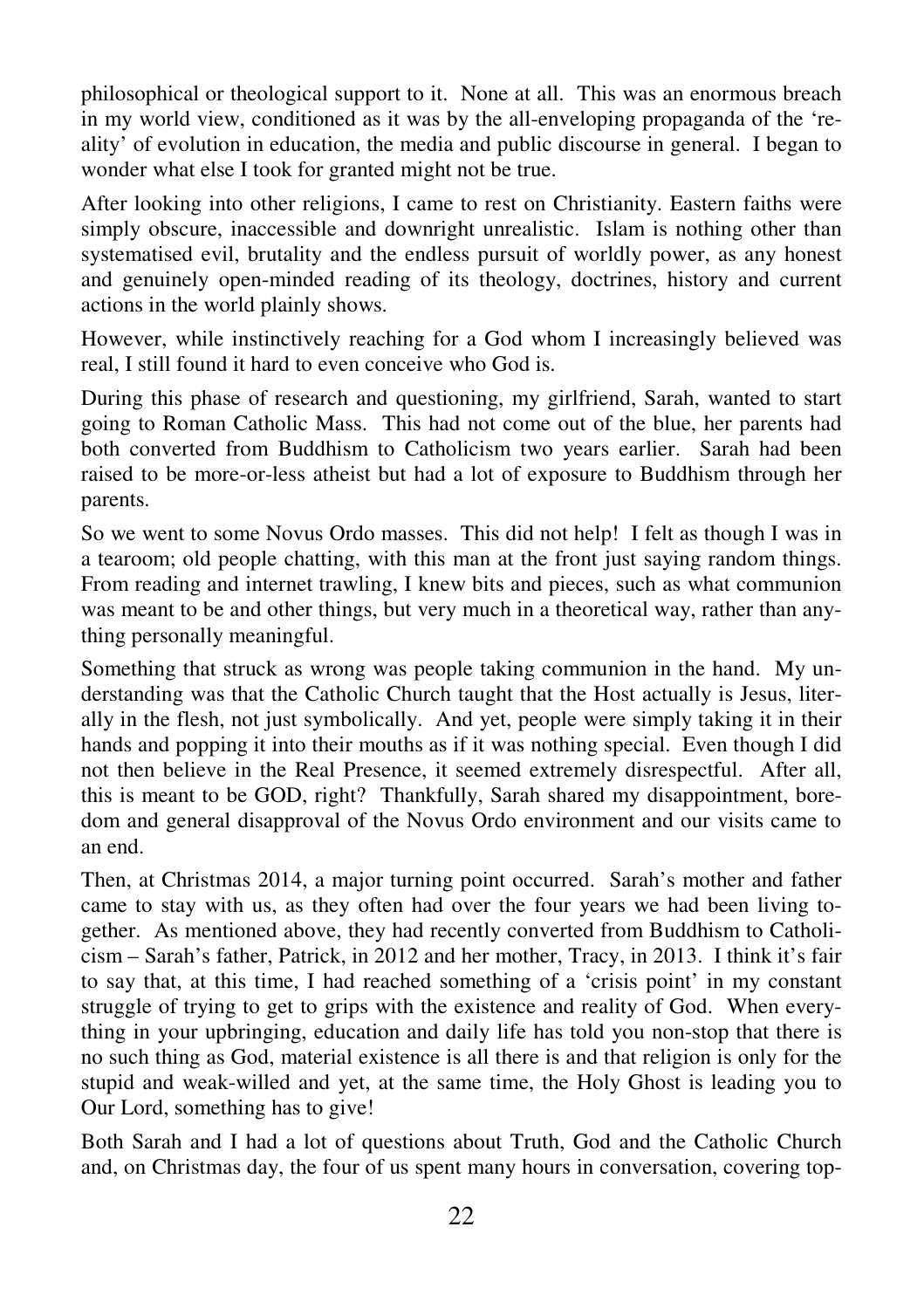ics such as why infinite regression is an impossibility, why God is outside Time and Space and why, without God, there is no possibility of Truth or Justice. I still did not get it. But they did give Sarah and me a Green scapular each and asked us to wear them and say the prayer on them every day, as they would pray for us. I did wear mine but only said the prayer now and again. Very importantly, they told us about a Traditional Priest, Canon Altiere, they had met at the church of St Walburge, in Preston (we were living in Manchester at the time).

*Interjection: When we went to stay with Richard and Sarah that Christmas, we had already, sadly, decided it would be the last time we would sleep under their roof. They had been living together for some years, beginning before we had become Catholic. However, we felt we could no longer validate their living in sin and had decided to tell them after Christmas Day that we would no longer come to stay with them. However, it was obvious to us that something very significant (and totally unexpected!) had happened in those long hours of conversation. So, we gave them the Green scapulars and prayed every single day for their conversion and held-off telling them our decision for the moment.* 

Sarah was still searching to find a Mass and so one day she came home and said we were going to meet Canon Altiere for a chat. In truth, I was not particularly enthusiastic. However, she was insistent (thank God!) so, somewhat reluctantly, I agreed.

Despite everything that had led to this meeting, I was really blunt and, I think, rude in some ways. I just wanted answers, none of that "faith rubbish"! He was dressed as a traditional Priest (not as your mate down the pub!) and he answered any questions I had and explained them very well. Not once did he try and brush me off with, "Well, you just have to have faith". No matter what I asked, including the perennial "So, where did God come from, then?", Canon Altiere was clear, comprehensive and patient in his answers.

After this I started looking forward to meeting him and having our conversations about different things. Sarah and I used to meet him once a week and he gave us instruction in the Faith. The more I learned about being a Catholic and the Faith, the more things began to make sense, the more I fell in Love with God and started to see that without God there is no meaning in life. It's like Sarah's mother said, "Without God there is no absolute Truth and no possibility of Justice; everything is simply opinion and, in such a world, 'Might makes Right'".

This was the start of the journey that led me and Sarah to baptism, confirmation and sacramental marriage. It is impossible to overstate the importance of the role played in my conversion by Canon Altiere; his patient, kind yet uncompromising guidance, instruction and example as a true and holy Priest have been indispensible in my coming home to the One, True Faith.

But I found out that converting is really hard and you have to give up a lot to find God. The old man has to die for the new to come to be and it is certainly not a "one shot deal". I can honestly say I have found the answers I looked for and the challenge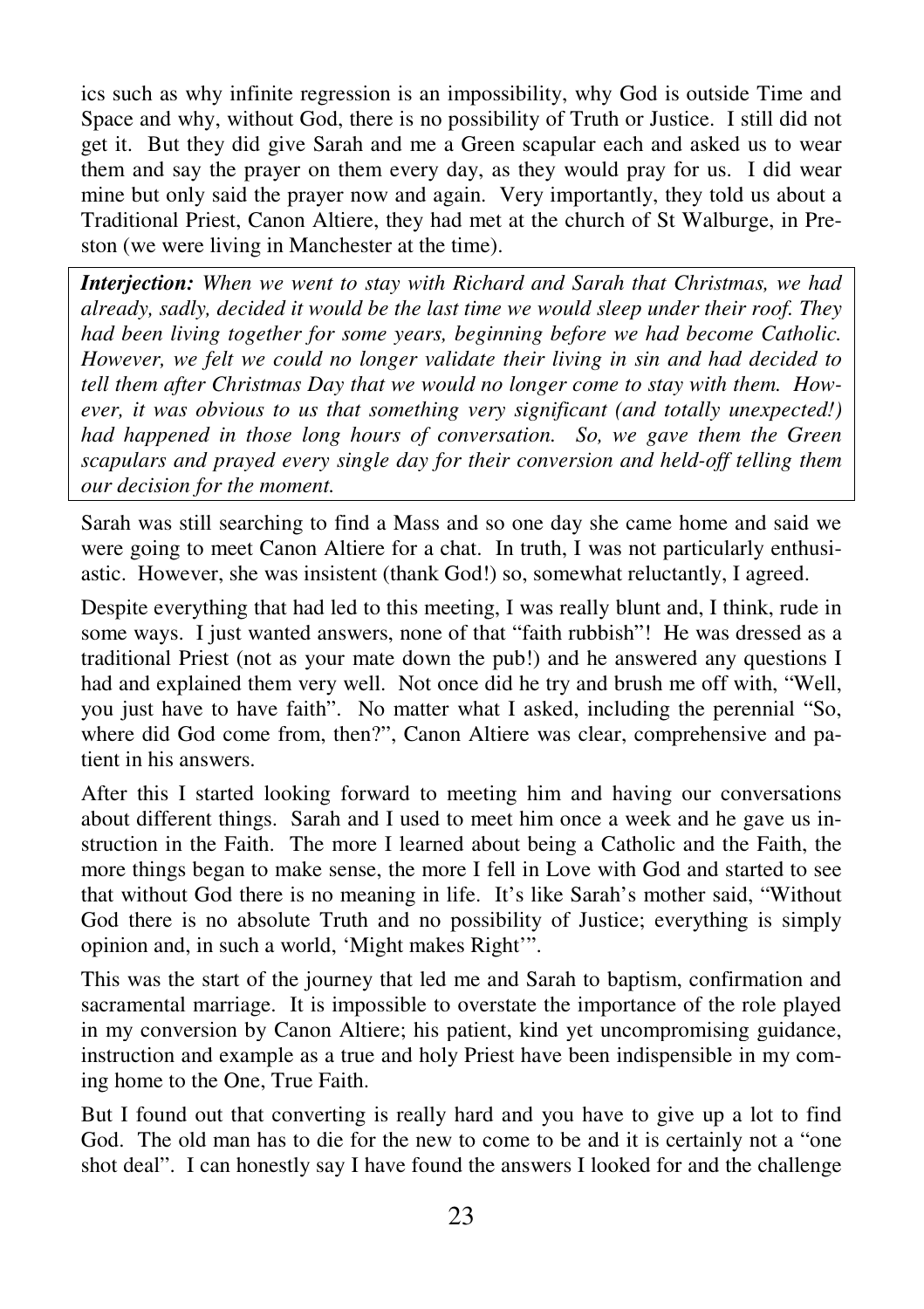now and for the rest of my life is to try as hard as I can to truly understand them and, most important of all, to live them fully.

## *Epilogue*

*So, is it a little overblown for me to refer to the conversion of our family as a series of miracles; perhaps somewhat presumptuous? ("Ooh, look at us, aren't we special!"). Well, I don't think so, and that certainly isn't the intention.* 

*I truly don't think it is going too far to regard our coming to the One, True Faith as miraculous:* 

- *Tracy and I were Buddhists and for many years socialist and anti-Christian in our attitudes and beliefs, unthinkingly accepting almost every leftist and materialist lie going. Richard and Sarah were very much the same.*
- *The entirety of the media, entertainment, education, politics, popular culture....the whole of contemporary post-Christian western society portrays Catholicism in the worst possible light and relentlessly reinforces a non-stop message that there is no such thing as God, the material world is all there is and, anyway, all religions are the same.*
- *The massive corruption, apostasy and heresy within Holy Mother Church means that genuine Catholic evangelisation is almost nonexistent and the fearless proclamation "Extra ecclesiam nulla salus!" is almost nowhere heard.*
- *Traitorous false ecumenism is rampant in the Church and potential new converts are frequently presented with an effeminate, watered-down, pick-and-mix 'catholicism' as just one 'preference' in a bewildering number of "spiritual paths", all equally valid.*

*For these and many other reasons, I think the designation "miracle" is appropriate. In the process of their instruction and conversion in the Faith, Richard and Sarah moved from Manchester to Preston in order to be able to participate as fully as possible in the sacramental life and growing Traditional Catholic community of St Walburge. The fifth miracle mentioned at the beginning, and the reason Sarah is a little busy right now, is the imminent birth of their first child, who will be raised in the Faith of our fathers, home-schooled and loved as a precious gift from God the Father. - Deo gratias!* 

## **THE MOST SATANICALLY DECEITFUL DOCUMENT EVER ISSUED BY THE VATICAN.**

**The following article is a précis of an essay by James Larson in the September 2016 Christian Order. The original article, and his important October follow up, can be read in full at:** 

**http://www.christianorder.com/features/features\_2016/features\_augsept16.html and at: http://www.christianorder.com/features.html**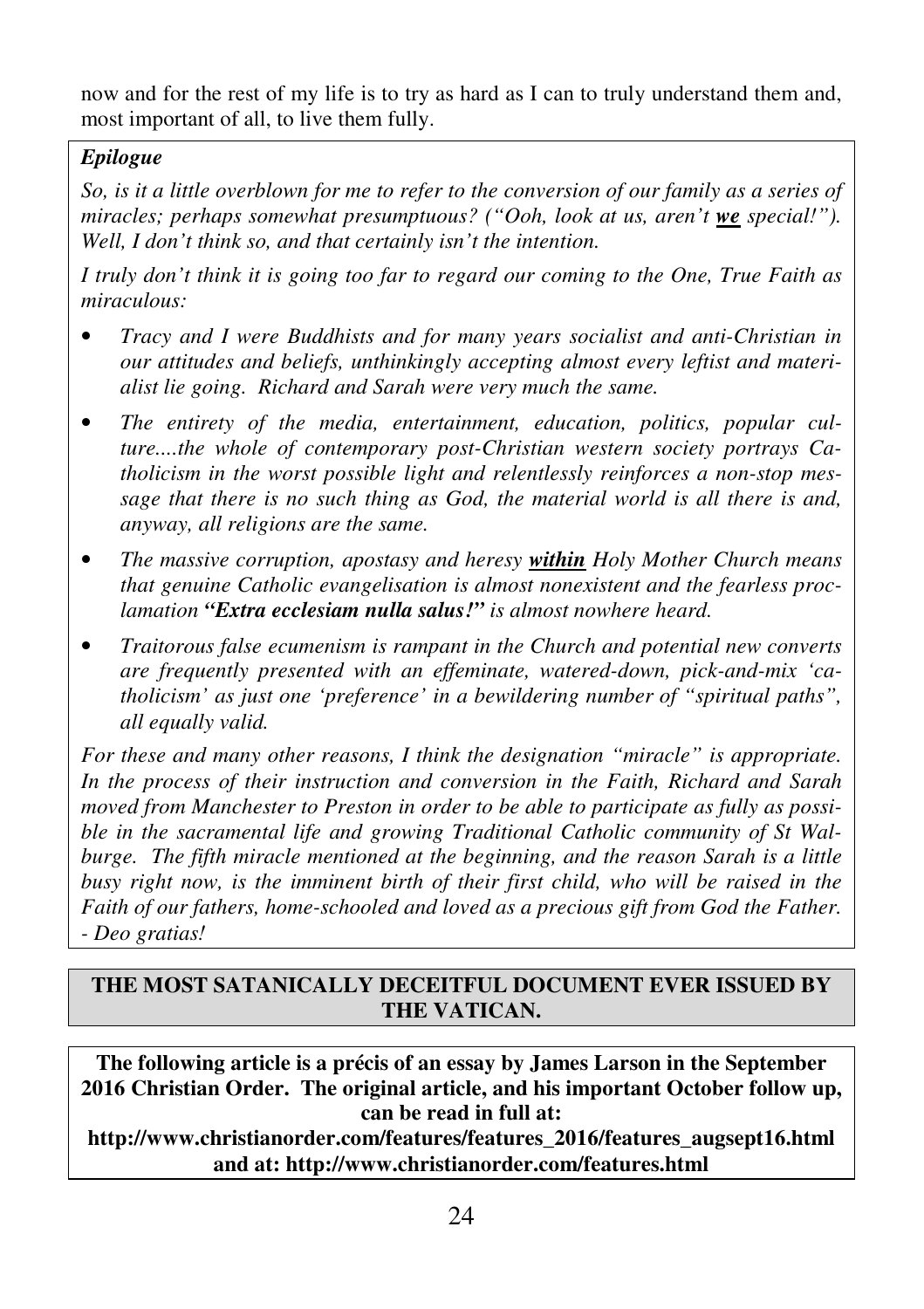#### **And there shall come forth a rod out of the root [stump] of Jesse, and a flower shall rise up out of his root [stump]. [Is. 11:1]**

Pre-eminent among such stumps in all of salvation history is that of Jesse, father of King David. The temporal line of Kings of Judah (the line of Jesse) ended with King Sedecias in 587 B.C., when Jerusalem was captured by Nabuchodonosor, the temple was burned, the Ark of the Covenant disappeared, and Judah was reduced to a province of the Babylonian Kingdom. But out of the root [stump] of Jesse, in the line of David, would rise the Incarnation and the spiritual Kingdom of Jesus Christ.

The parallels that can be drawn between the bankrupt state of the Judaism at the time of the birth of Our Lord and the current state of the Catholic Church, especially (but not exclusively) during the 3-year old Papacy of Francis, are striking. Virtually all things Catholic seem in the process of being destroyed. Pope Francis' denigration of traditional Catholicism and Catholics; his out of control promotion of a false ecumenism; his denial of the Catholic Church's commission to convert people of other religions, and even atheists, to Catholicism; his promotion of a false mercy at the expense of Catholic truth and the integrity of the sacraments; his promotion of an ecological pantheism in *Laudato Si*, in imitation of Teilhardian theology - all of these policies, and more, are deeply destructive of Catholic identity. Faced with this disintegration of the Church, the faithful remnant have been reduced to the "stump" of the Church

#### **Communion" with Decadence and Heresy**

Possibly no single event will more clearly unite all the elements of this Catholic disintegration than Pope Francis' visit to Lund, Sweden on October 31, 2016 in order to kick start a year-long celebration honouring Martin Luther and the Protestant Revolution.

The Lutheran Church of Sweden is not only heretical it is also decadent. Women have been ordained as priestesses since 1960, the "Primate" is a woman, and in 2009 the performance of same-sex sham weddings was approved. A second woman "Bishop," Eva Brunne (Bishop of Stockholm), is "married" to a fellow priestess and is (or was) the world's first openly lesbian "bishop" within a mainline Christian denomination. She and her partner have a son. Her Episcopal motto is "Don't show favouritism." In September of 2015, Bishop Brunne attained worldwide notoriety for proposing that the Seaman's Church in Stockholm Harbour remove all Christian symbols, including crosses (so as not to offend incoming Moslems), and replace them with directions to Mecca. Seeking any sort of "communion" with such decadence and heresy is spiritual suicide.

#### **Satanic Deceit:** *From Conflict to Communion*

The Ecumenical Commemoration in Lund Cathedral will be based on the Catholic-Lutheran *Common Prayer*, This *Common Prayer*, in turn, follows directly from the publication in 2013 of the document titled *From Conflict to Communion* (the fruit of 50 years of ecumenical dialogue). The *Common Prayer* praises Luther and "the many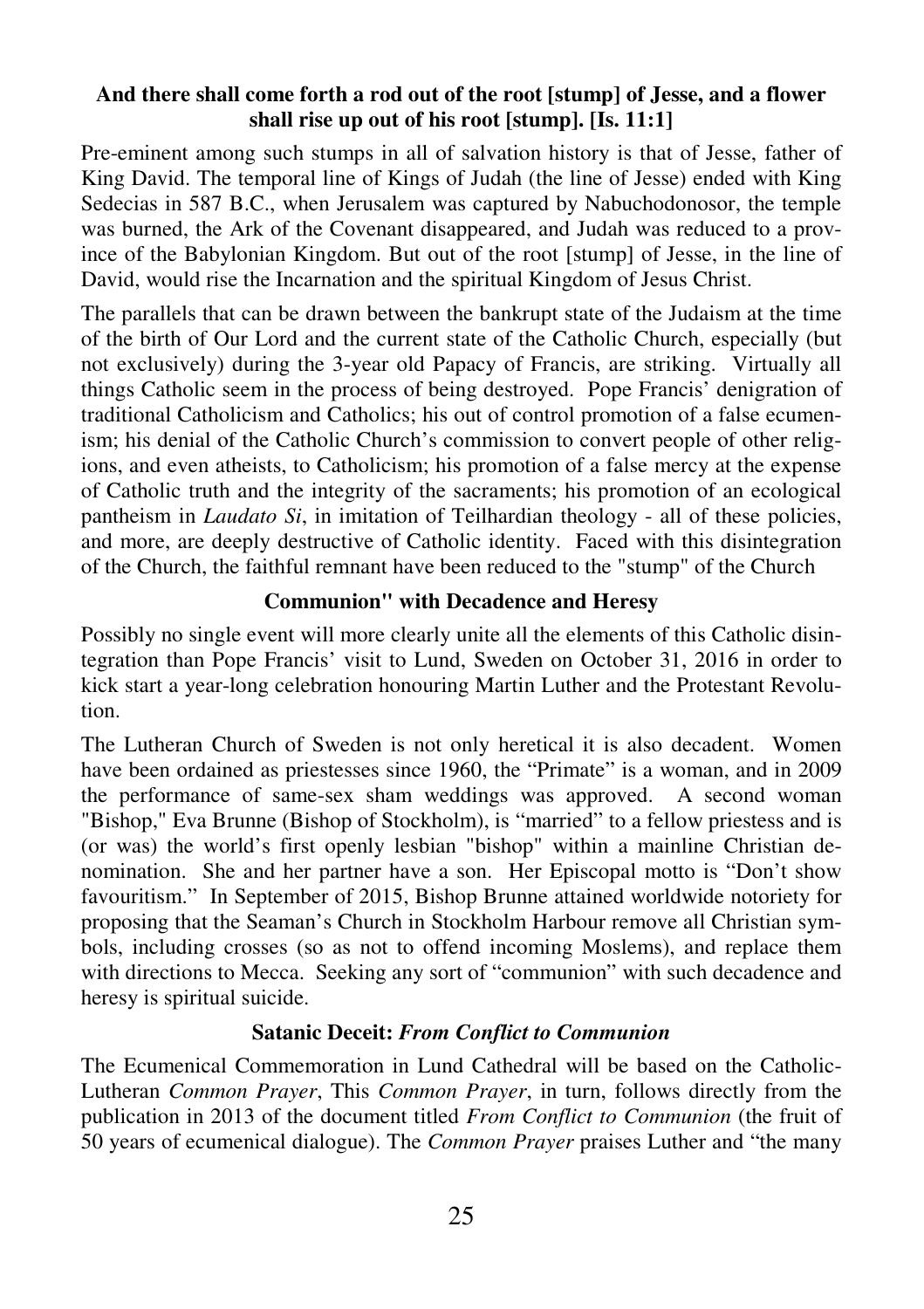guiding theological and spiritual insights that we have all received through the Reformation".

*From Conflict to Communion* **is the most satanically deceitful document ever to issue forth from the Vatican.**

## **The False Guiding Principle**

We must first dispose of the false principle stated repeatedly in this document, and also listed as the first principle in the *Common Prayer*, that all future relations between Catholics and Lutherans "should always begin from the perspective of unity and not from the point of division…". This might indeed be a valid guiding principle if, as the document dishonestly claims, "the things that unite us are greater than those that divide us", but this is simply false. Let us consider the following three points about which, in its rush to embrace a false unity, the document *From Conflict to Communion* is deviously silent:

**1)** The Lutheran Church is not Apostolic and therefore in no way a "part" of the One Mystical Body of Christ.

**2)** The Lutheran Church does not have valid ordinations and therefore cannot confect the Eucharist, offer valid sacramental Confessions, Holy Orders, Confirmations, or the Sacrament of Extreme Unction. To gloss over all of this, to never mention it, and to place "what unites us" at the forefront, involves not only the most profound deception but also a horrendous sin against the fundamental principles of charity and mercy towards those souls who are suffering under these deceptions and deprivations.

**3)** It must be pointed out that the document *From Conflict to Communion* deals very specifically, and somewhat extensively, with the following doctrines: Justification; Eucharist (including the concepts of Real Presence and Sacrifice), Ministry; and Scripture and tradition (the document always uses the lower-case "t"). In obscuring and falsifying the radical divide between Catholic and Lutheran theology in regard to every one of these doctrines, the authors are faced with the "hard" and substantive definitions and anathemas of Trent. This is especially true of the Tridentine Canons concerning Justification and the Eucharist. *From Conflict to Communion* therefore finds it necessary, from the very beginning to establish the following principle as the foundation of its aberrant conclusions:

While the Council of Trent largely defined Catholic relations with Lutherans for several centuries, its legacy **must now be viewed through the lens of the actions of the Second Vatican Council.** This Council made it possible for the Catholic Church to enter the ecumenical movement and **leave behind the charged polemic atmosphere of the post-Reformation era.** [paragraph 90] [emphasis mine]

We are here faced with an emphatic denial of the binding, dogmatic, infallible teachings of a General Council of the Church!

**The Lutheran Revolt:** the genesis of Luther's revolt is found in his neurosis with regard to his personal inability to cooperate with God's grace. His entire theological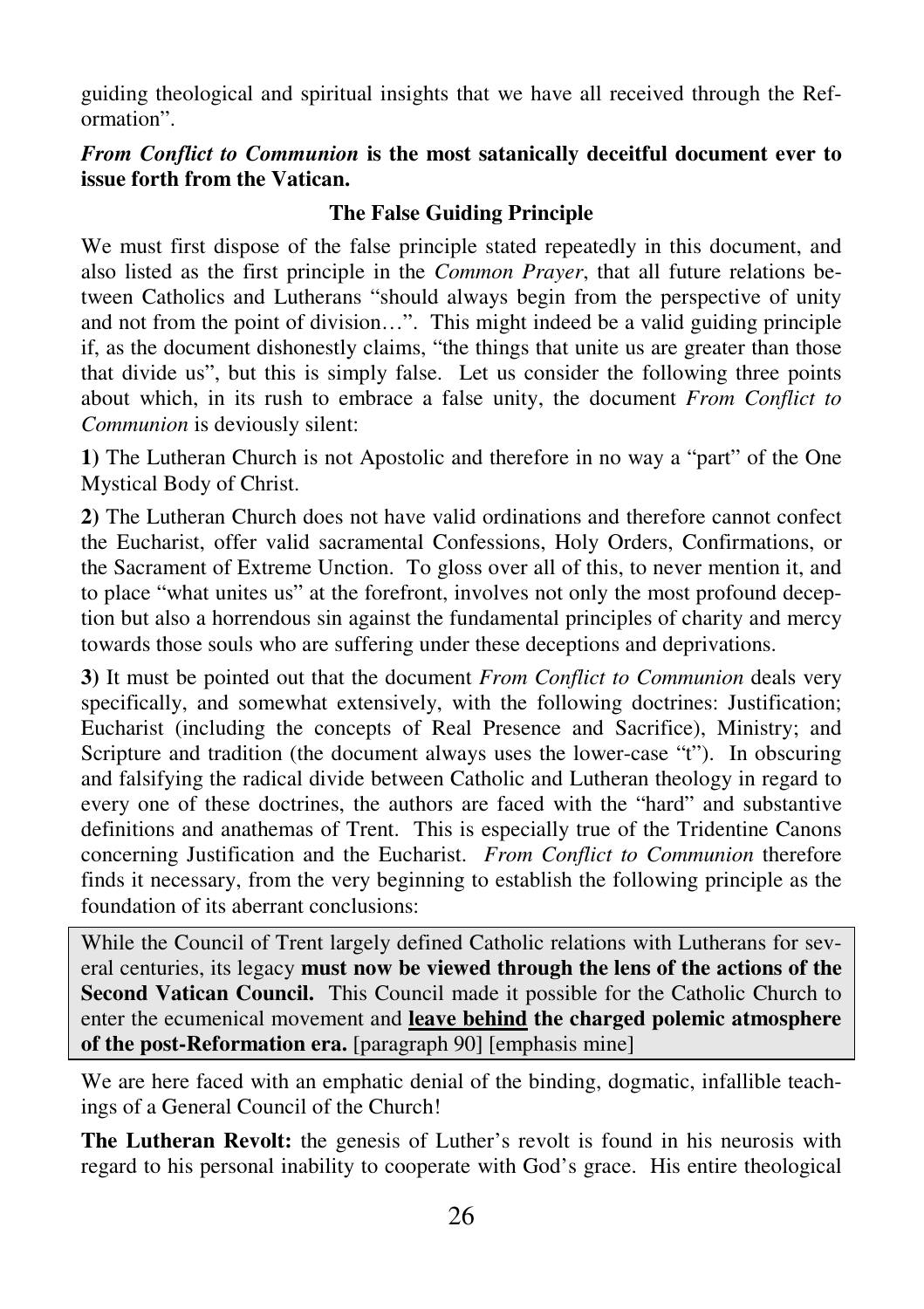system is therefore built on his man-made dogma of justification by "Faith Alone". In his own translation of the Bible he went so far as to insert the word "**alone"** into Romans 3:28, so that it read: "For we account a man to be justified by faith **alone**, without the works of the law."

The word "alone" is simply not in the original. Nor can the words "without the works of the Law" be interpreted to mean "faith alone". Under the New Law of the Gospel man was indeed freed from obeying all the ritualistic prescriptions of the Old Law. But this does not mean that he was freed from the Ten Commandments, the moral law of the New Testament, or the ability and obligation to exercise his free will in order to cooperate with God's grace. Luther denied all this, and in fact labelled the Epistle of St. James as an "epistle of straw", because St James declared that *"faith without works is dead."* 

If you read Luther's writings, you will find scores of sentiments along the following lines: *"It is more important to guard against good works than against sin."* and *"If Moses should attempt to intimidate you with his stupid Ten Commandments, tell him right out — chase yourself to the Jews."* And Luther's denial of free will is clearly expressed in his following passage: *"So man's will is like a beast standing between two riders. If God rides, it wills and goes where God wills: as the Psalm says, 'I am become as a beast before thee, and I am ever with thee.' (Ps. 73: 22-3). If Satan rides, it wills and goes where Satan wills. Nor may it choose to which rider it will run, or which it will seek; but the riders themselves fight to decide who shall have and hold it."* (II, viii). The "fight" between God and Satan mentioned above is only a metaphor disguising the fact that Luther believed that God was the author of all evil as well as good. In denying free will, Luther, logically must make God the author of sin. Luther's entire theory of Justification made man totally depraved, and in so doing, blasphemes God Who created man in His own Image.

#### **The Corrective Canons of Trent**

The Decree on Justification of the Council of Trent contains scores of Canons, all of which are specifically directed against Martin Luther and Lutheranism. Any attempt to reduce these Canons to historically conditioned **polemics** is indeed a work of Satan whose goal is to undermine all Catholic doctrine:

Trent infallibly teaches that the exercise of man's free will is **necessary** for cooperating with the graces which lead to justification; **necessary** in cooperating with the grace of justification itself; **necessary** for persevering in Faith and good works, both of which are **necessary** for salvation; and **necessary** for performance of those good works which merit an increase of glory in eternal life.

We have been rightly very concerned about Pope Francis's support of pastoral efforts which would undermine the Sacrament of Matrimony, and promote Eucharistic sacrilege. But what is happening in Lund, Sweden, can be seen as a much deeper assault upon the Catholic Faith. Even though no doctrine is to be promulgated, and the Infallible Magisterium will remain intact, the blessing and leadership which the Pope will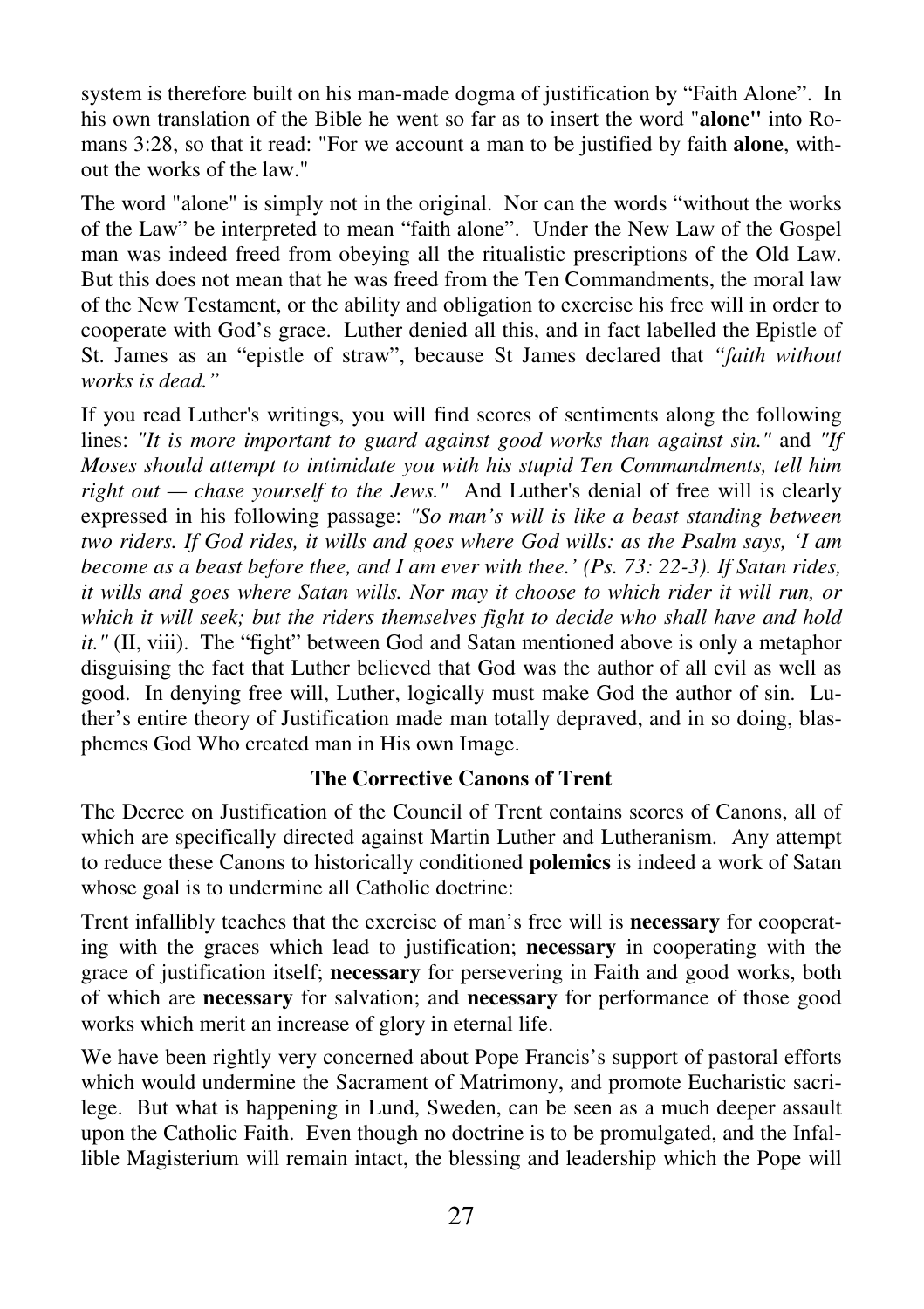be exercising over this event undermines the deepest roots of Our Faith. The ruinous effects that this will exercise upon the whole Church cannot be overestimated.

## **Triumphant Flower of the Naked "Stump"**

No one can deny that the current nakedness of the Catholic Church - spiritual, moral, and even physical - is now widely exposed to both those who have loved and those who have hated her. In this time of "stripping" of the Church, a "band of brass and of iron" will have been placed around the "stump", the faithful remnant, by God, and the flower that shall rise from this "stump" is the long promised Triumph of the Immaculate Heart of Mary.

## **FROM THE MAIL BOX**

*NB Because of the toxic atmosphere in which orthodox priests have to work in the modern Church, we never publish their real names. All priest are called Fr Ignobilis and reside in Stat Veritas for the purposes of this mailbox* 

## **... an incredible lift to the spiritual feelings!**

Dear Mr Moorhouse: Thank you for all the time and effort you put in to producing the Flock.

It often makes for distressing reading, but your straightforward honest approach gives an incredible lift to the spiritual feelings!

Be sure of my prayers in your brave work.

# **God bless: Mrs Maureen Brady (Aldridge)**

## **... the SSPX are very kind and I now attend their masses up to 3 times a month.**

Ed: In response to the letter from Barbara Daws - the SSPX are very kind and I now attend their masses up to 3 times a month. I go to them for confession and mentioned not going to Novos Ordo anymore (I found it chronic in my parish) and I was told that the NO does not bind us under sin - indeed - it can be harmful to attend NO as the theology is Protestant - making us think like Protestants. This was a young SSPX priest.

My son recently attended the SSPX boys camp in Devon - 25 boys from 8 to 14. Daily mass, catechism and rosary and confession formed part of it. There is no way a NO parish will offer such camps. The camp was 8 nights.

One day we will find out the whole truth behind the last 50 terrible years in Catholicism.

**Regards: Dominie Mary Beatrice Stemp (Sent from iPhone)**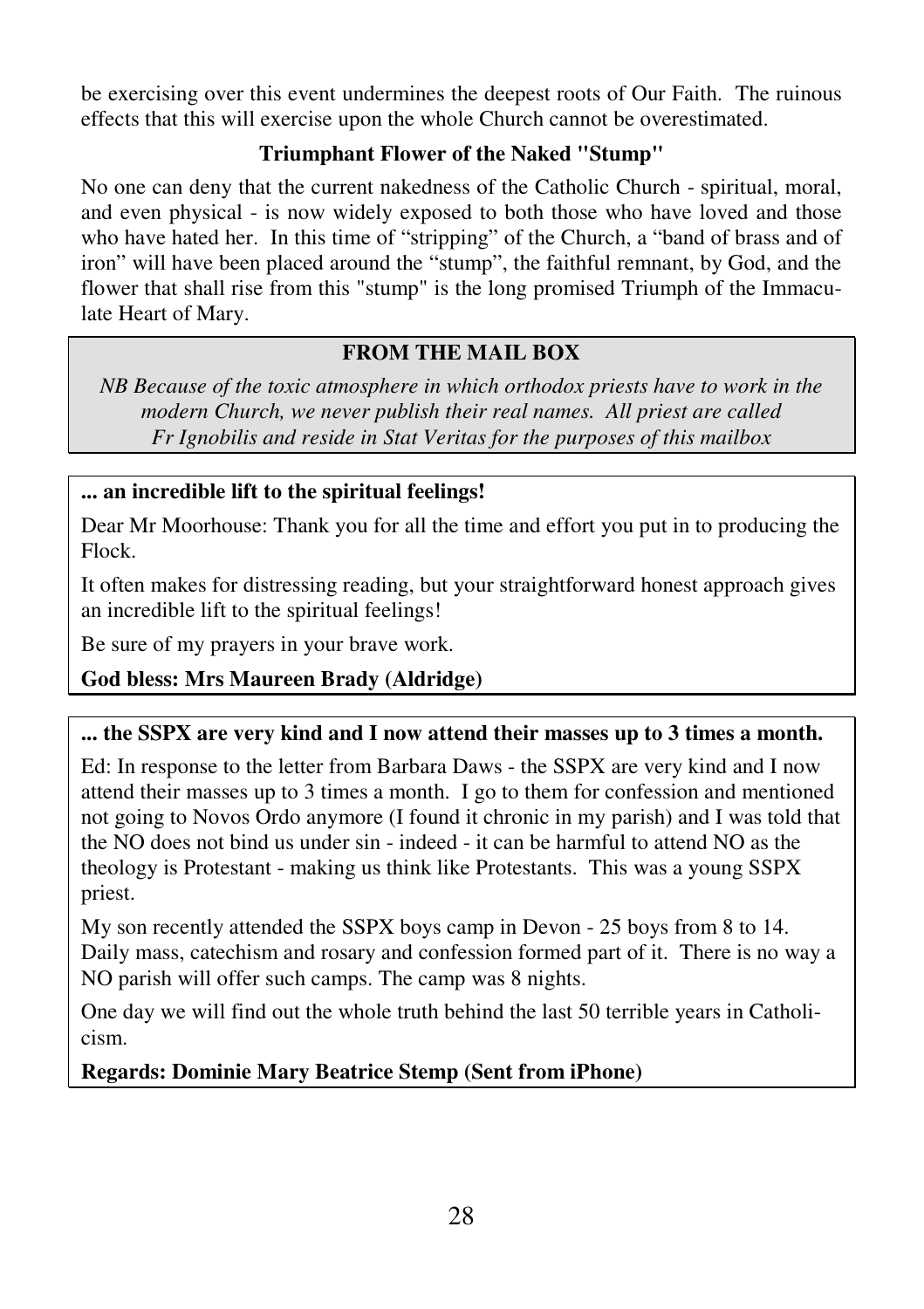#### **... taking the scales from our eyes**.

Dear Sir: Thank you so very much for keeping me on your mailing list. The Flock is a breath of fresh air, and may you long continue in your quest for taking the scales from our eyes. Enclosed is a small donation.

Sincerely: Mrs Kathleen Mosses (Oregon, USA)

#### **... yet another classic example of how the liberal ideology/mindset works.**

Dear Sir: I received in today's post the summer edition of a periodical called 'The Flock', addressed to Sr Gabriel O'Driscoll of our Congregation. Sadly, she died some months ago, so please delete her from your records.

I was surprised to see the photo on the front, of Rev Dominic Howarth, a long standing colleague and close friend of mine and our Community (our Sisters live and work in his parish). I do not know the organisation you represent, but I was astonished to read comments, which I feel to be profoundly offensive and untrue, regarding Fr Dominic. I felt the tone of the whole magazine to be negative and to present a rather dismal and dark picture of the Church. On the whole my experience of Church is of joy and celebration (though there have been occasions when I have been very near the brink. These, I have to say, have been at what I assume are the opposite end of the spectrum to where you are standing, a seeming return to a triumphalist and inwardlooking view of 'Church', as it were).

If you yourself had ever heard Fr Dominic speak, you would hear how nonjudgemental, pastoral, Spirit-filled and Gospel-rich his preaching is. And he lives the Gospel he preaches. You probably do not think he should be taking regular deliveries to the Jungle in Calais; or leading young women and men through social activities as well as prayer to discern how they can most fully give themselves to living out the Gospel in their lives. He could not be a better role-model. Or being prepared to give the clothes he is wearing to someone who might need them more. Or to visit a dying person in hospital at 3 am.

Please hear what people like him are saying, don't judge them, ask why it is that to you the Church appears to be in such a parlous state.

## **Yours faithfully: Sister Anne Spilberg OSU (Congregation Leader)**

*[I've published the above letter because it is yet another classic example of how the liberal ideology/mindset works.* 

*Right off the bat we are accused of making untrue statements, but as usual not one specific example of an untrue statement is cited; liberals always prefer to keep it general, fluffy and vague.* 

*Next, we have the usual irrelevancies: Father went to the bedside of a dying woman it would be a scandal if he didn't, but what has that got to do with him being or not being a promoter of sodomy? And the fact that Father embraces trendy lefty causes like dishing out sandwiches to would be illegal immigrants at Calais, ninety-nine per-*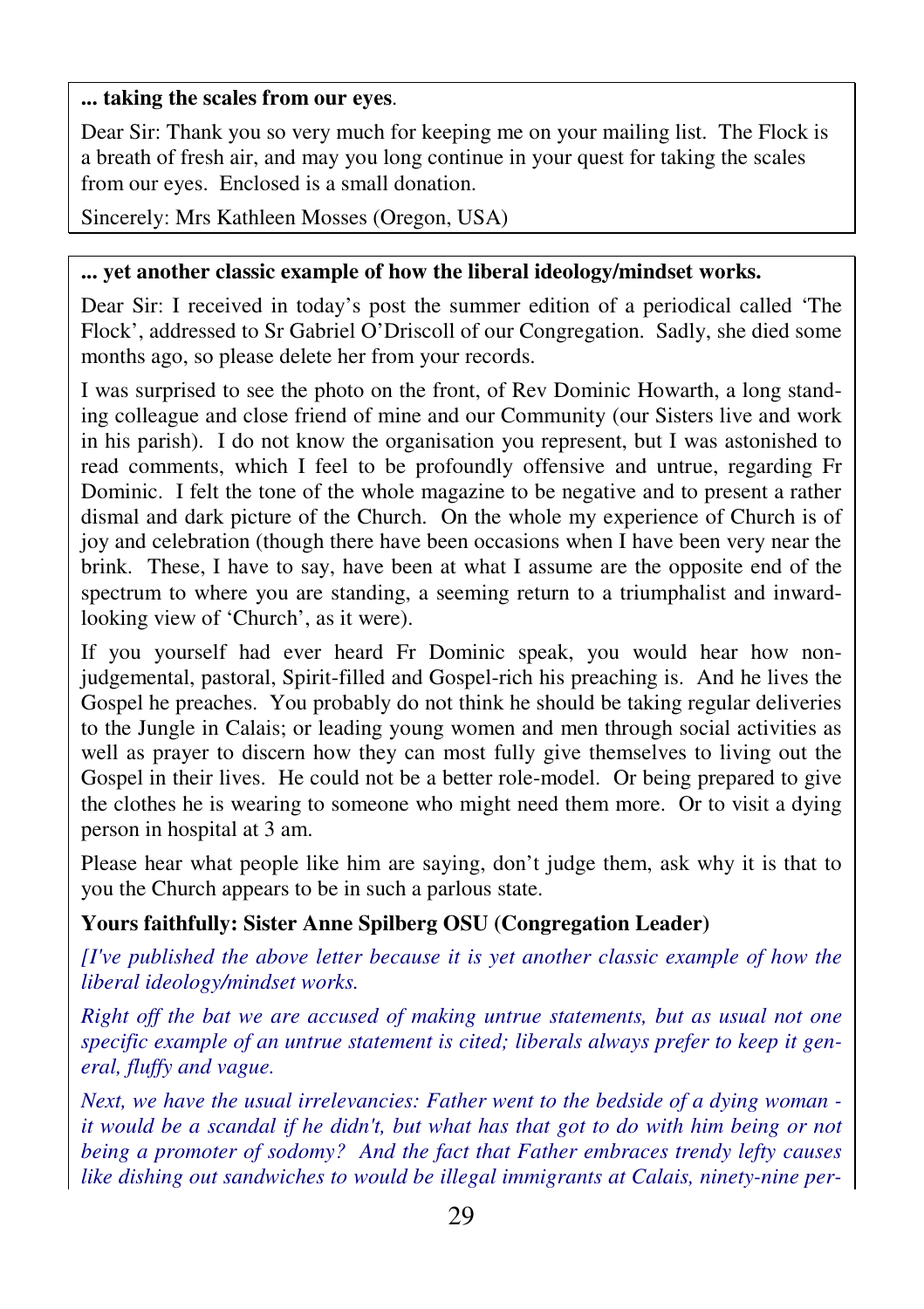*cent of whom are young males of military age who have as much claim to being genuine refugees as I have to being an Egyptian belly-dancer, hardly comes as a shock indeed, it is precisely what one would expect of the genre.* 

*Next, we have the usual trotting out of a string of liberal buzzwords in a passing semblance to rational thought: joy, celebration, judgemental, triumphalist, inwardlooking, 'Church', pastoral, Spirit-filled, Gospel-rich, etc., etc.* 

*Next, Sister sees nothing amusing or contradictory in making a string of harsh judgements about the Flock and its readers, and then telling us that we should not be - you guessed it - judgemental. Liberals clearly don't understand irony. In reality, of course, the Gospels are full of moral judgements, indeed, Christ actually commands His followers to make judgements, "Do not judge according to appearance, but judge with righteous judgment." (*John 7:24*). Liberals, however, prefer to use the Scriptures like a drunk uses a lamppost, for support rather than illumination.* 

*When I experience so much harvest when the real Jesus is presented to our young people, reading the irritating waffle above actually encourages me to step out in faith and feed our youth ever more with the truths of our Catholic faith. The refrain I often hear is, "why didn't anyone tell me this before." Consequently, I do warn our youth that they must be prepared to deal with scheming naysayers who call themselves 'Catholics' but who will nevertheless seek to pour cold water on their new found faith.* 

*Some good news: I've heard on the grapevine that Father has been dismissed from his*  post as vocations director for Brentwood, an office he was no doubt prostituting in *order to turn good, solid, Catholic men away from the priesthood.* 

*I expect the Ursulines of Brentwood, as a result of the much vaunted "Springtime of Vatican II" have enjoyed a veritable plethora of fresh young recruits since the Council - nevertheless, it wouldn't be advisable to hold your breath while waiting for confirmation. - ED]* 

#### **"... and you might even be prosecuted."**

Dear Sir, I have read your report on the so-called Moslem atrocities and should point out that the Christians also perpetrated many atrocities themselves later on. You do not even deal with the Crusades themselves, which were a rather messy affair overall, nor the persecution in Spain, with forced conversions a feature, to say nothing of the Auto da Fe. In fact the article is so bias (*sic*) that it could well be defamatory to such an extent that it is illegal, and you might even be prosecuted. I have played my part in the past in supporting PEEP and I am sad to condemn you for this article. But I have specialised in Church history and am now too old to do any more.

#### **Yours sincerely: Fr Michael Clifton (by email)**

*[Fr Clifton seems to be an aficionado of the BBC school of denial and dissimulation, ("So-called Islamic State"); the events and activities detailed in our new Crusades leaflet are historical facts; by referring to "so-called Moslem atrocities", does he doubt that Muslims carried these out? Or does he doubt that they were atrocities? On*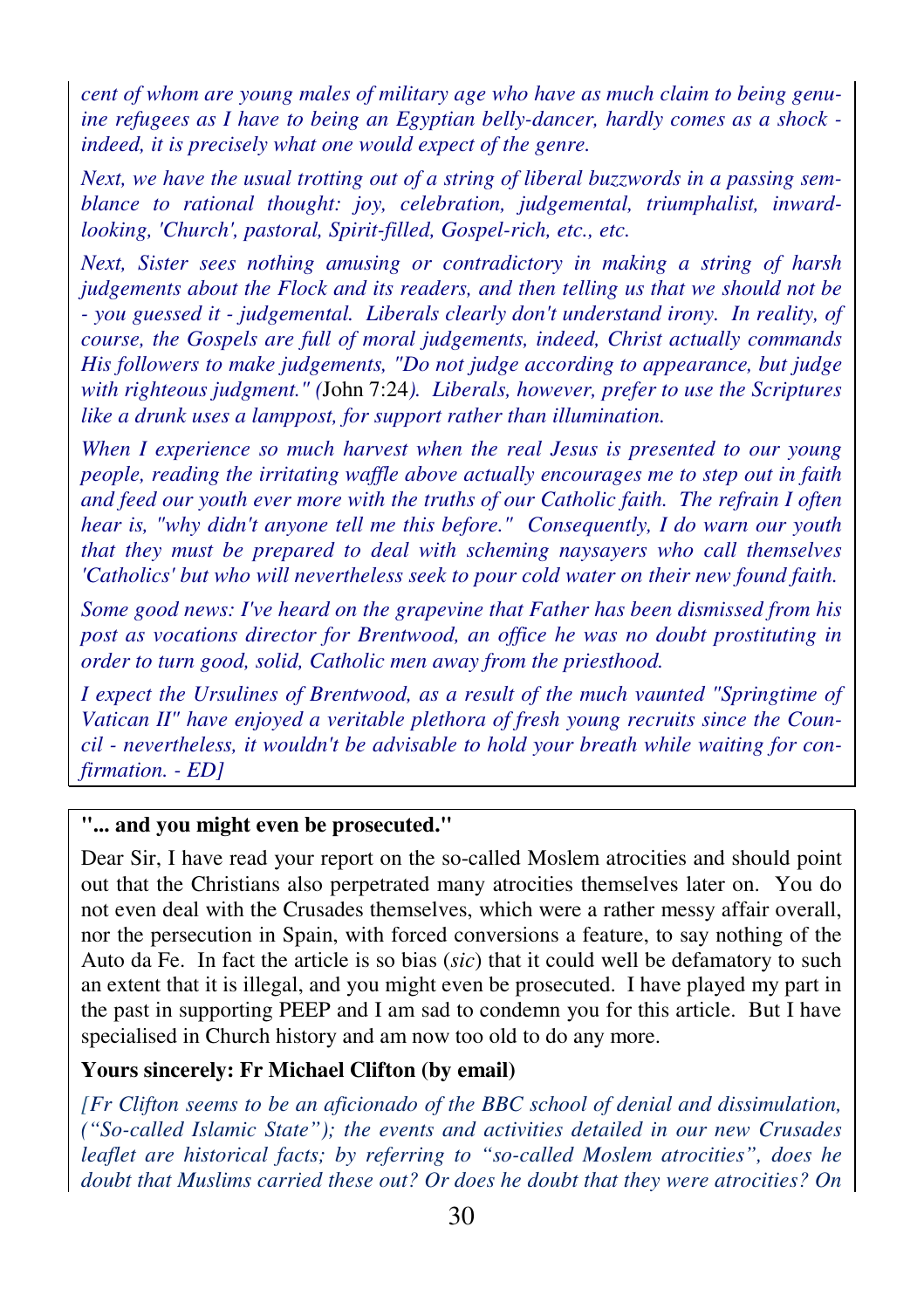*either basis he's on very dodgy ground. However, this goes even beyond denial and dissimulation; by asserting that the information in the leaflet* "…could well be defamatory to such an extent that it is illegal, and you might even be prosecuted." *he is, de facto, promoting Sharia. All the facts in the leaflet are referenced and verifiably true. It is a tenet of Sharia that anything showing Islam in a bad light is "slander" or "defamatory" and should be punished, often by death, even if it is completely accurate and true. Whom does Fr Clifton think might prosecute us for listing a chronology of historical facts about Islam between AD 635 and AD 1095, one of the increasingly numerous Sharia Courts operating illegally in this country (with the full knowledge and tacit approval of our complicit government and police)?* 

*The entire purpose of the leaflet is to counteract the partial and dishonest account of the Crusades which has been propagated for over two hundred years by Protestant anti-Catholic historians and, latterly, by leftist anti-Western academics. It is the false history taught in Primary and Secondary schools and in Higher Education, and Fr Clifton maintains the lie by following the common liberal/leftist tactic of, first, holding up the Crusades as morally reprehensible and, second, asking, about the Spanish Inquisition, under the guise of* "...persecution...". *To dispose of this in short order:* 

*"*You do not even deal with the Crusades themselves, which were a rather messy affair overall....."

*The clear structure and purpose of the leaflet was to demonstrate the four hundred and sixty years of unremitting conquest, murder, theft, rape and slavery committed by Muslims against Christians in the name of Islam and in full accordance with the teachings of Islam, which led to the self-defensive military campaigns known as the Crusades. By the way, Fr Clifton, as a History teacher, I can tell you, wars tend to be messy.* 

"...nor the persecution in Spain, with forced conversions a feature,..."

*Fr Clifton is clearly referring to the Spanish Inquisition, once again, faithfully maintaining the historically and factually false anti-Catholic narrative promoted by Protestant historians and leftist academics. It is true that forced conversions did occur in a small number of instances, especially in the early days of the Spanish Inquisition in the late fifteenth century. Yet, to call them* "...a feature..." *as if they were an integral*  part of the Spanish Inquisition, is to convey an entirely false and *inaccurate impression. Holy Mother Church has always condemned forced conversion and did so unequivocally at the time.* 

"...to say nothing of the Auto da Fe."

{Buries head in hands and sighs deeply!} *Far from the mass public burnings and cowled monk torturers of fevered Protestant imaginings (i.e. lies), "Auto da fe" simply means "Act of faith" and was a public event where those accused of various sins made confessions and were thereby reconciled to the Church. It was rare for anyone to be handed over to the civil authorities for execution (the Inquisition did not have the power to execute offenders) and, when they were, they tended to be unrepentant,*